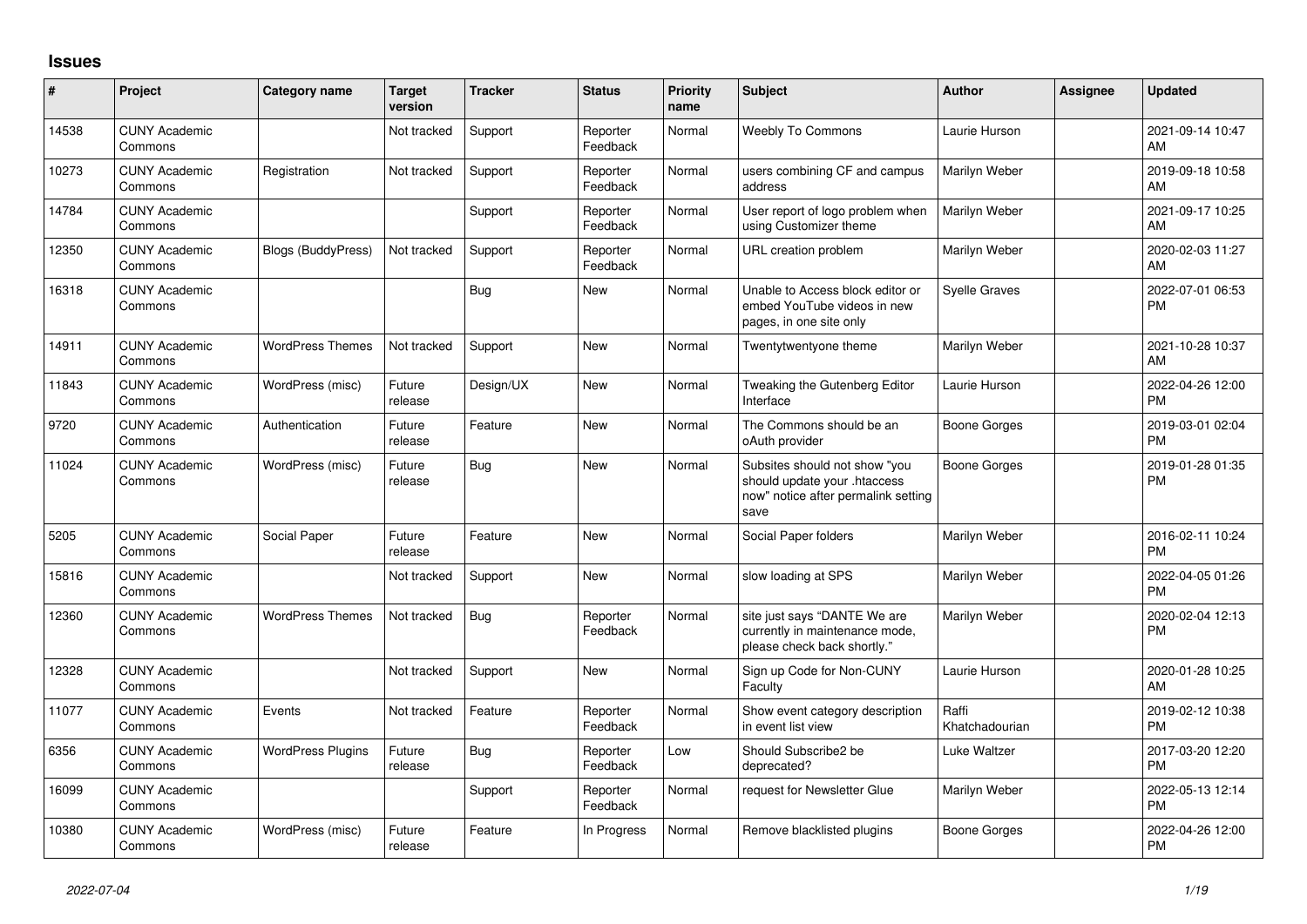| $\#$  | Project                         | <b>Category name</b>     | <b>Target</b><br>version | <b>Tracker</b> | <b>Status</b>        | Priority<br>name | <b>Subject</b>                                                    | <b>Author</b>           | <b>Assignee</b> | <b>Updated</b>                |
|-------|---------------------------------|--------------------------|--------------------------|----------------|----------------------|------------------|-------------------------------------------------------------------|-------------------------|-----------------|-------------------------------|
| 14842 | <b>CUNY Academic</b><br>Commons |                          | Not tracked              | Support        | Reporter<br>Feedback | Normal           | Question about widgets and block<br>editor                        | Gina Cherry             |                 | 2021-10-06 03:01<br><b>PM</b> |
| 15685 | <b>CUNY Academic</b><br>Commons |                          |                          | Support        | <b>New</b>           | High             | problem with chrome?                                              | Marilyn Weber           |                 | 2022-04-25 03:40<br><b>PM</b> |
| 14900 | <b>CUNY Academic</b><br>Commons |                          | Not tracked              | Support        | Reporter<br>Feedback | Normal           | previous theme?                                                   | Marilyn Weber           |                 | 2021-10-25 10:31<br>AM        |
| 13912 | <b>CUNY Academic</b><br>Commons |                          | Not tracked              | Feature        | Hold                 | Low              | posting "missed schedule"                                         | Marilyn Weber           |                 | 2021-02-23 10:46<br>AM        |
| 11771 | <b>CUNY Academic</b><br>Commons |                          | Not tracked              | Support        | Reporter<br>Feedback | Normal           | post displays in sections                                         | Marilyn Weber           |                 | 2019-08-20 10:34<br>AM        |
| 14629 | <b>CUNY Academic</b><br>Commons |                          | Not tracked              | <b>Bug</b>     | Reporter<br>Feedback | Normal           | Possible Post Order Bug?                                          | <b>Syelle Graves</b>    |                 | 2021-09-14 10:47<br>AM        |
| 11788 | <b>CUNY Academic</b><br>Commons | <b>WordPress Plugins</b> | Future<br>release        | Support        | Reporter<br>Feedback | Normal           | Plugin Request - Browse Aloud                                     | scott voth              |                 | 2019-09-24 08:42<br>AM        |
| 14074 | <b>CUNY Academic</b><br>Commons | WordPress (misc)         | Not tracked              | Support        | Reporter<br>Feedback | Normal           | page password protection problem                                  | Marilyn Weber           |                 | 2021-03-02 11:03<br>AM        |
| 15045 | <b>CUNY Academic</b><br>Commons |                          |                          | Support        | New                  | Normal           | no result for KCeL in the search<br>box on the commons            | Marilyn Weber           |                 | 2021-12-10 11:29<br>AM        |
| 12436 | <b>CUNY Academic</b><br>Commons |                          | Not tracked              | <b>Bug</b>     | Assigned             | Normal           | Nightly system downtime                                           | Boone Gorges            |                 | 2020-08-01 09:30<br>AM        |
| 15169 | <b>CUNY Academic</b><br>Commons |                          | 2.0.3                    | Support        | Reporter<br>Feedback | Normal           | new Prelude website zipfiles for<br>custom theme and other files. | Marilyn Weber           |                 | 2022-06-29 11:32<br>AM        |
| 16255 | <b>CUNY Academic</b><br>Commons | WordPress (misc)         |                          | Bug            | New                  | Normal           | Need to define 'MULTISITE'<br>constant in wp-config.php           | Raymond Hoh             |                 | 2022-06-19 09:31<br>AM        |
| 11392 | <b>CUNY Academic</b><br>Commons |                          | Future<br>release        | <b>Bug</b>     | New                  | Normal           | Migrate users away from<br><b>StatPress</b>                       | Boone Gorges            |                 | 2019-04-23 03:53<br><b>PM</b> |
| 15757 | <b>CUNY Academic</b><br>Commons |                          |                          | Bug            | New                  | Normal           | Members # do not match                                            | Laurie Hurson           |                 | 2022-03-30 04:52<br><b>PM</b> |
| 13048 | <b>CUNY Academic</b><br>Commons | Shortcodes and<br>embeds | Future<br>release        | Feature        | New                  | Normal           | Jupyter Notebooks support                                         | Boone Gorges            |                 | 2020-07-14 11:46<br>AM        |
| 11556 | <b>CUNY Academic</b><br>Commons | Courses                  | Not tracked              | <b>Bug</b>     | Reporter<br>Feedback | Normal           | Instructor name given in course<br>listing                        | Tom Harbison            |                 | 2019-06-25 04:12<br><b>PM</b> |
| 16314 | <b>CUNY Academic</b><br>Commons | <b>WordPress Plugins</b> |                          | Feature        | New                  | Normal           | Install Multicollab plug-in?                                      | Raffi<br>Khatchadourian |                 | 2022-06-29 03:44<br><b>PM</b> |
| 14792 | <b>CUNY Academic</b><br>Commons |                          |                          | <b>Bug</b>     | <b>New</b>           | Normal           | Inconsistent email notifications<br>from gravity forms            | Raffi<br>Khatchadourian |                 | 2021-10-04 01:50<br><b>PM</b> |
| 11131 | <b>CUNY Academic</b><br>Commons |                          | Future<br>release        | Feature        | Reporter<br>Feedback | Normal           | Image Annotation Plugins                                          | Laurie Hurson           |                 | 2019-02-26 11:33<br>AM        |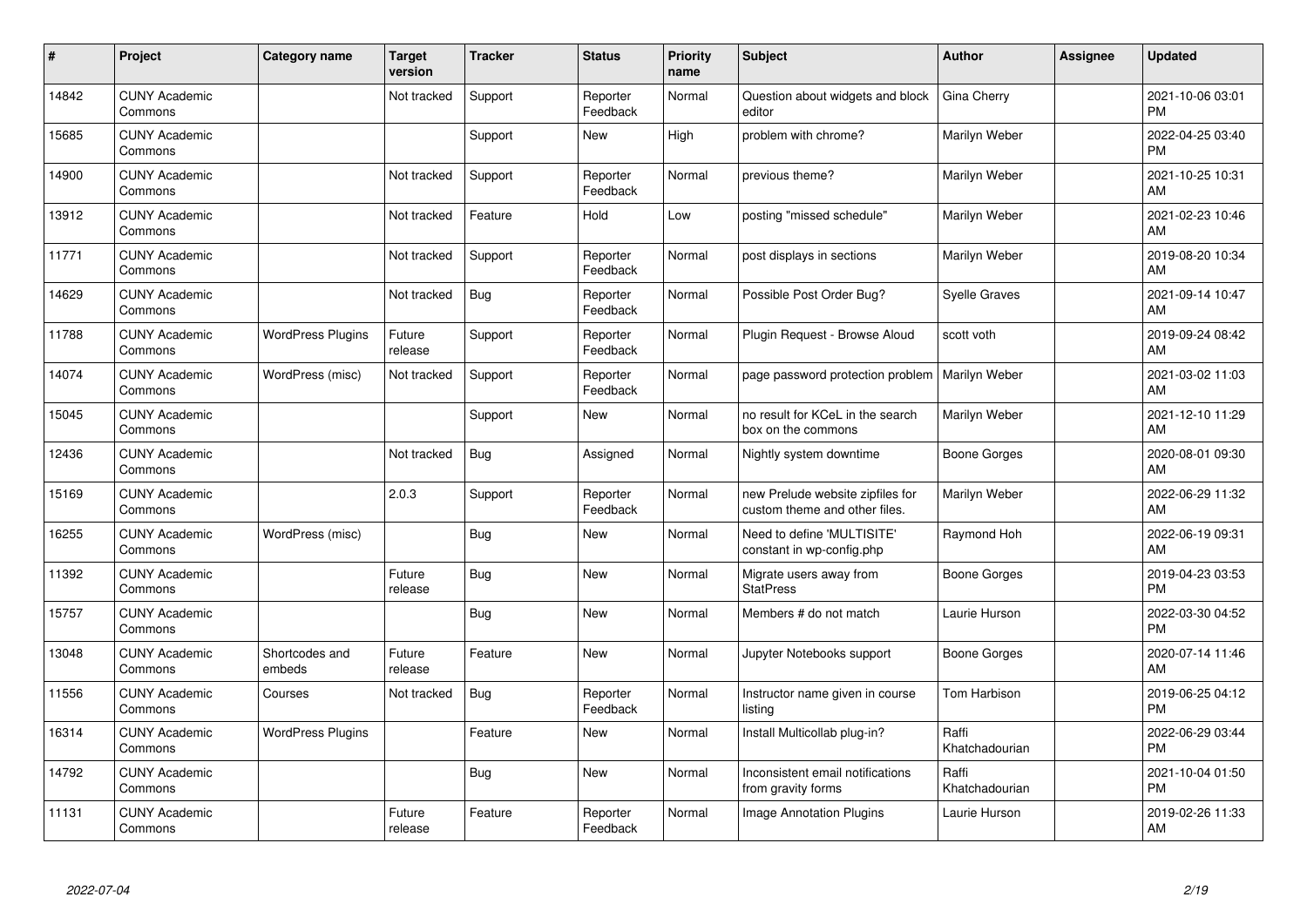| #     | Project                         | <b>Category name</b>       | <b>Target</b><br>version | <b>Tracker</b> | <b>Status</b>        | <b>Priority</b><br>name | <b>Subject</b>                                                           | <b>Author</b>           | <b>Assignee</b> | <b>Updated</b>                |
|-------|---------------------------------|----------------------------|--------------------------|----------------|----------------------|-------------------------|--------------------------------------------------------------------------|-------------------------|-----------------|-------------------------------|
| 13650 | <b>CUNY Academic</b><br>Commons | Group Library              | Future<br>release        | Feature        | <b>New</b>           | Normal                  | Forum Attachments in Group<br>Library                                    | Laurie Hurson           |                 | 2021-11-19 12:30<br><b>PM</b> |
| 14398 | <b>CUNY Academic</b><br>Commons |                            | Not tracked              | Support        | Reporter<br>Feedback | Normal                  | Events plug-in notification problem                                      | Marilyn Weber           |                 | 2021-05-11 11:21<br>AM        |
| 11120 | <b>CUNY Academic</b><br>Commons | <b>WordPress Plugins</b>   | Not tracked              | <b>Bug</b>     | Reporter<br>Feedback | Normal                  | Events Manager Events Not<br>Showing Up                                  | Mark Webb               |                 | 2019-02-27 04:10<br><b>PM</b> |
| 15565 | <b>CUNY Academic</b><br>Commons |                            |                          | Support        | <b>New</b>           | Normal                  | Events - send updates to an email<br>listserv                            | Marilyn Weber           |                 | 2022-03-10 01:06<br><b>PM</b> |
| 15655 | <b>CUNY Academic</b><br>Commons |                            | 2.0.3                    | Support        | Reporter<br>Feedback | Normal                  | Event Aggregator plugin?                                                 | Marilyn Weber           |                 | 2022-06-29 11:32<br>AM        |
| 11860 | <b>CUNY Academic</b><br>Commons | Registration               | Future<br>release        | Feature        | <b>New</b>           | Normal                  | <b>Ensure Students Are Aware They</b><br>Can Use Aliases At Registration | scott voth              |                 | 2019-09-24 08:46<br>AM        |
| 12198 | <b>CUNY Academic</b><br>Commons |                            | Not tracked              | Bug            | Reporter<br>Feedback | Normal                  | Duplicate listing in My Sites                                            | Tom Harbison            |                 | 2019-12-09 05:50<br><b>PM</b> |
| 14940 | <b>CUNY Academic</b><br>Commons |                            |                          | Bug            | New                  | Normal                  | Discrepancy between Commons<br>profile "sites" and actual # of sites     | Laurie Hurson           |                 | 2021-11-08 11:09<br><b>AM</b> |
| 15260 | <b>CUNY Academic</b><br>Commons |                            |                          | Support        | Reporter<br>Feedback | Normal                  | Diacritical markings   European<br><b>Stages</b>                         | Marilyn Weber           |                 | 2022-02-04 08:16<br>AM        |
| 11509 | <b>CUNY Academic</b><br>Commons |                            | Not tracked              | Support        | Reporter<br>Feedback | Normal                  | deleted Page causing a Menu<br>problem?                                  | Marilyn Weber           |                 | 2019-06-04 09:54<br>AM        |
| 14936 | <b>CUNY Academic</b><br>Commons |                            |                          | <b>Bug</b>     | New                  | Normal                  | Commons websites blocked by<br>SPS campus network                        | Laurie Hurson           |                 | 2021-11-03 03:57<br><b>PM</b> |
| 12573 | <b>CUNY Academic</b><br>Commons | <b>WordPress Plugins</b>   | Future<br>release        | Bug            | New                  | Normal                  | CommentPress Core Issues                                                 | scott voth              |                 | 2020-03-24 04:32<br><b>PM</b> |
| 11519 | <b>CUNY Academic</b><br>Commons |                            | Not tracked              | Support        | Assigned             | Normal                  | comment option not appearing                                             | Marilyn Weber           |                 | 2019-09-24 10:28<br><b>AM</b> |
| 10982 | <b>CUNY Academic</b><br>Commons | Domain Mapping             | Not tracked              | Support        | Reporter<br>Feedback | Normal                  | <b>CNAME</b> question                                                    | scott voth              |                 | 2019-01-22 04:29<br><b>PM</b> |
| 10657 | <b>CUNY Academic</b><br>Commons |                            | Not tracked              | Support        | Reporter<br>Feedback | Normal                  | child theme problems                                                     | Marilyn Weber           |                 | 2018-11-08 01:19<br><b>PM</b> |
| 5992  | <b>CUNY Academic</b><br>Commons | <b>Email Notifications</b> | Future<br>release        | Feature        | New                  | Normal                  | Changing the From line of<br>autogenerated blog emails                   | Marilyn Weber           |                 | 2018-09-27 05:19<br><b>PM</b> |
| 6755  | <b>CUNY Academic</b><br>Commons | WordPress (misc)           | Future<br>release        | Bug            | <b>New</b>           | Normal                  | Cannot Deactivate Plugin                                                 | Laura Kane              |                 | 2016-11-16 01:12<br><b>PM</b> |
| 13975 | <b>CUNY Academic</b><br>Commons | Social Paper               | Not tracked              | Support        | Reporter<br>Feedback | Normal                  | can't approve comments on Social<br>Paper paper                          | Marilyn Weber           |                 | 2021-02-12 09:33<br>AM        |
| 16294 | <b>CUNY Academic</b><br>Commons |                            |                          | Bug            | <b>New</b>           | Urgent                  | CAC is down                                                              | Raffi<br>Khatchadourian |                 | 2022-06-27 02:00<br>PM        |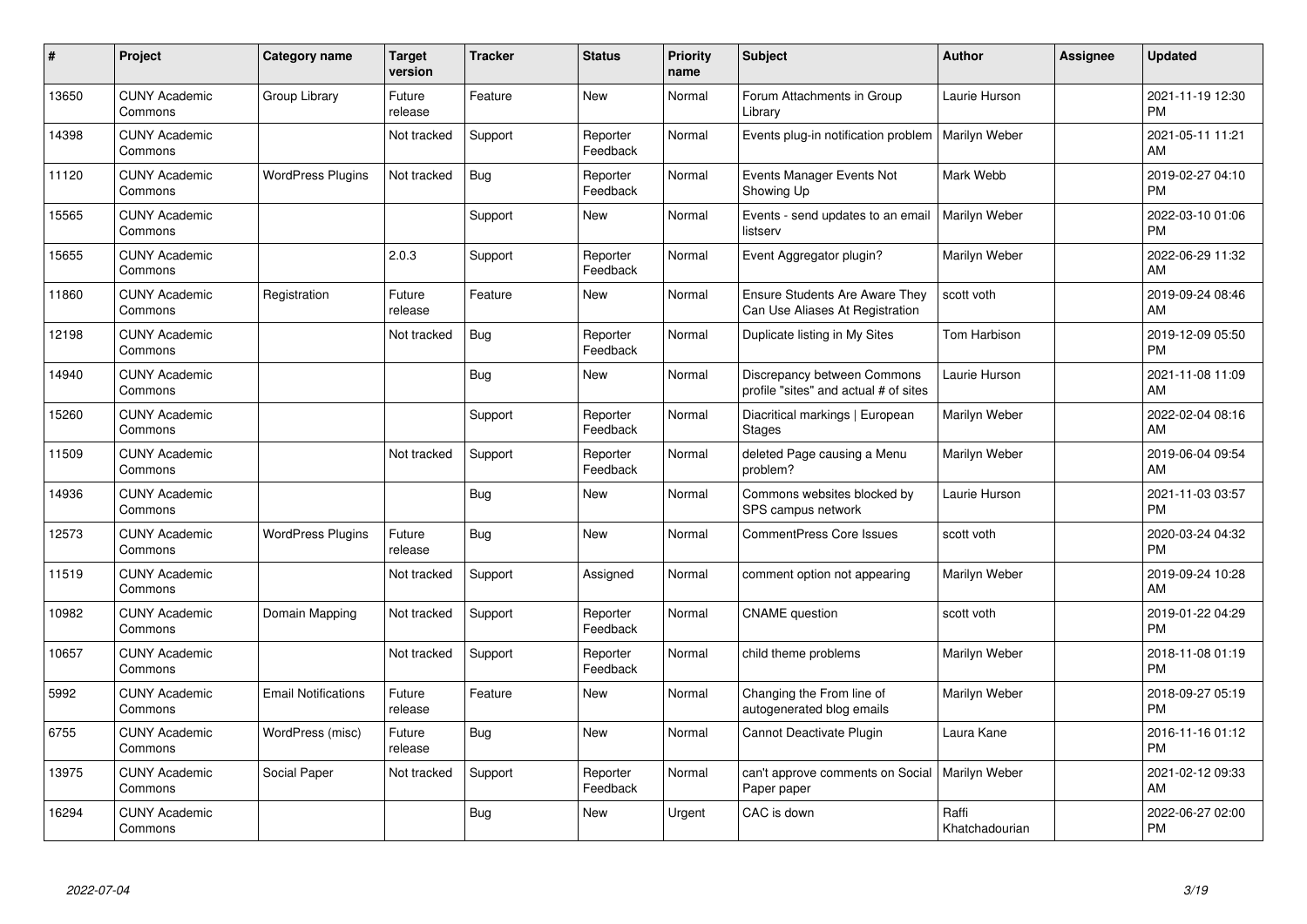| #     | Project                         | <b>Category name</b>     | <b>Target</b><br>version | <b>Tracker</b> | <b>Status</b>        | <b>Priority</b><br>name | <b>Subject</b>                                                     | <b>Author</b>           | <b>Assignee</b> | <b>Updated</b>                |
|-------|---------------------------------|--------------------------|--------------------------|----------------|----------------------|-------------------------|--------------------------------------------------------------------|-------------------------|-----------------|-------------------------------|
| 364   | <b>CUNY Academic</b><br>Commons | <b>WordPress Plugins</b> | Future<br>release        | Feature        | <b>New</b>           | Normal                  | <b>Bulletin Board</b>                                              | <b>Matt Gold</b>        |                 | 2015-01-05 08:50<br><b>PM</b> |
| 11415 | <b>CUNY Academic</b><br>Commons | <b>WordPress Plugins</b> | Not tracked              | Bug            | Reporter<br>Feedback | Normal                  | <b>Blog Subscriptions in Jetpack</b>                               | Laurie Hurson           |                 | 2019-05-14 10:34<br>AM        |
| 15923 | <b>CUNY Academic</b><br>Commons |                          | Not tracked              | Feature        | Reporter<br>Feedback | Normal                  | <b>Bellows Plugin Adjustments</b>                                  | Laurie Hurson           |                 | 2022-04-20 10:10<br>AM        |
| 11787 | <b>CUNY Academic</b><br>Commons |                          | Not tracked              | Support        | Reporter<br>Feedback | Normal                  | automated comments notifications<br>on ZenDesk                     | Marilyn Weber           |                 | 2019-08-26 06:18<br><b>PM</b> |
| 5489  | <b>CUNY Academic</b><br>Commons | Social Paper             | Future<br>release        | Feature        | <b>New</b>           | Normal                  | Asc/desc sorting for Social Paper<br>directories                   | Boone Gorges            |                 | 2016-04-21 10:06<br><b>PM</b> |
| 15176 | <b>CUNY Academic</b><br>Commons |                          | Not tracked              | Support        | Reporter<br>Feedback | Normal                  | Archiving Q Writing & Old<br>Wordpress Sites on the Commons        | Laurie Hurson           |                 | 2022-02-08 10:28<br>AM        |
| 6332  | <b>CUNY Academic</b><br>Commons | WordPress (misc)         | Future<br>release        | Feature        | New                  | Normal                  | Allow uploaded files to be marked<br>as private in an ad hoc way   | Boone Gorges            |                 | 2016-10-17 11:41<br><b>PM</b> |
| 15370 | <b>CUNY Academic</b><br>Commons |                          |                          | Support        | Reporter<br>Feedback | Normal                  | All-in-One Event Calendar?                                         | Marilyn Weber           |                 | 2022-02-17 11:03<br>AM        |
| 15613 | <b>CUNY Academic</b><br>Commons |                          | 2.0.3                    | Feature        | Reporter<br>Feedback | Normal                  | Adding "Passster" plugin                                           | Laurie Hurson           |                 | 2022-06-29 11:32<br>AM        |
| 5199  | <b>CUNY Academic</b><br>Commons | Social Paper             | Future<br>release        | Feature        | New                  | Normal                  | add tables to the SP editor                                        | Marilyn Weber           |                 | 2016-10-24 11:27<br>AM        |
| 16290 | <b>CUNY Academic</b><br>Commons |                          |                          | Feature        | Reporter<br>Feedback | Normal                  | Add Table Of Contents Block<br>plug-in                             | Raffi<br>Khatchadourian |                 | 2022-06-24 10:26<br>AM        |
| 5488  | <b>CUNY Academic</b><br>Commons | Social Paper             | Future<br>release        | Bug            | New                  | Normal                  | Add a "last edited by" field to<br>Social Paper group directories  | Boone Gorges            |                 | 2016-04-21 10:05<br><b>PM</b> |
| 13255 | <b>CUNY Academic</b><br>Commons |                          | Not tracked              | Support        | Reporter<br>Feedback | Normal                  | Accessibility problems                                             | Marilyn Weber           |                 | 2020-09-01 05:48<br><b>PM</b> |
| 13034 | <b>CUNY Academic</b><br>Commons |                          | Not tracked              | Support        | Reporter<br>Feedback | Normal                  | a site is asking people to join the<br>Commons to get a download   | Marilyn Weber           |                 | 2020-07-12 07:23<br>AM        |
| 11848 | <b>CUNY Academic</b><br>Commons |                          | Not tracked              | Support        | Hold                 | Normal                  | a Dean of Faculty wants to share<br>a large file                   | Marilyn Weber           |                 | 2019-09-24 08:44<br>AM        |
| 10769 | <b>CUNY Academic</b><br>Commons | <b>WordPress Themes</b>  | Not tracked              | Bug            | Reporter<br>Feedback | Normal                  | 2011 Theme Sidebar                                                 | Mark Webb               |                 | 2018-12-04 04:09<br><b>PM</b> |
| 12352 | <b>CUNY Academic</b><br>Commons |                          | Not tracked              | Support        | New                  | Normal                  | "posts list" page builder block<br>option                          | Marilyn Weber           |                 | 2020-02-03 01:29<br><b>PM</b> |
| 2576  | <b>NYCDH Community</b><br>Site  |                          |                          | Bug            | Hold                 | Low                     | Test Next Button in Javascript<br><b>Tutorial Under Activities</b> | <b>Mark Newton</b>      | Alex Gil        | 2013-05-18 02:55<br><b>PM</b> |
| 2577  | <b>NYCDH Community</b><br>Site  |                          |                          | Feature        | Assigned             | Low                     | Investigate Potential to Add Links<br>to the Forum                 | <b>Mark Newton</b>      | Alex Gil        | 2013-05-16 09:40<br><b>PM</b> |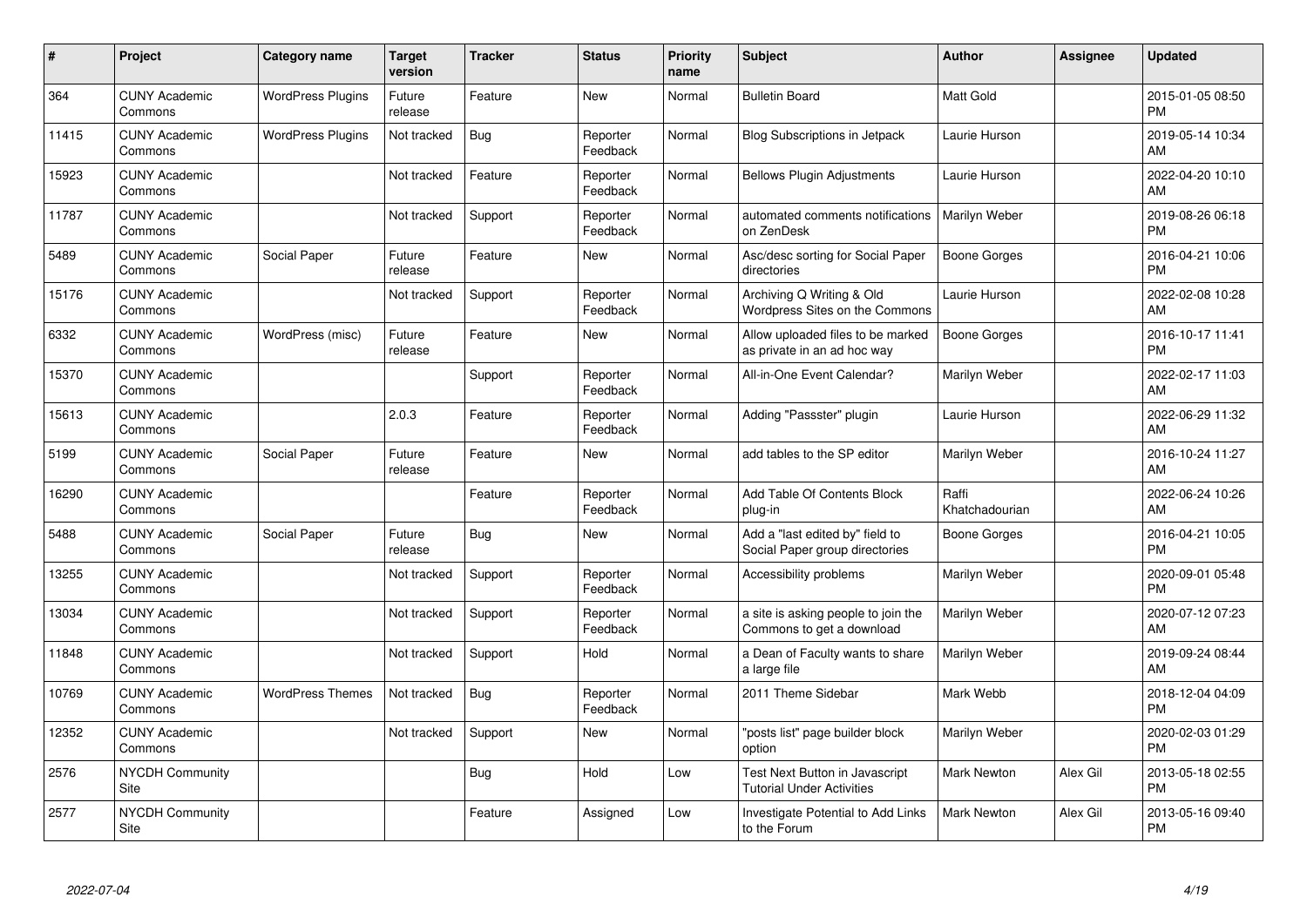| #     | Project                         | <b>Category name</b>     | Target<br>version | <b>Tracker</b> | <b>Status</b>        | <b>Priority</b><br>name | <b>Subject</b>                                                                            | <b>Author</b>           | Assignee          | Updated                       |
|-------|---------------------------------|--------------------------|-------------------|----------------|----------------------|-------------------------|-------------------------------------------------------------------------------------------|-------------------------|-------------------|-------------------------------|
| 11968 | JustPublics@365<br>MediaCamp    |                          |                   | Feature        | <b>New</b>           | Normal                  | Nanoscience Retractable Display<br>Unit                                                   | Donald Cherry           | Bonnie<br>Eissner | 2021-02-19 08:50<br>AM        |
| 5234  | <b>CUNY Academic</b><br>Commons | Membership               | Future<br>release | Feature        | Assigned             | Normal                  | Write Unconfirmed patch for WP                                                            | <b>Boone Gorges</b>     | Boone<br>Gorges   | 2016-10-24 11:18<br>AM        |
| 14483 | <b>CUNY Academic</b><br>Commons | WordPress - Media        | Not tracked       | Bug            | Reporter<br>Feedback | Normal                  | Wordpress PDF Embed Stopped<br>Working after JITP Media Clone                             | Patrick DeDauw          | Boone<br>Gorges   | 2021-05-20 01:51<br><b>PM</b> |
| 9941  | <b>CUNY Academic</b><br>Commons | Wiki                     | Not tracked       | Support        | Assigned             | Normal                  | Wiki functionality                                                                        | <b>Matt Gold</b>        | Boone<br>Gorges   | 2018-06-26 10:57<br>AM        |
| 10040 | <b>CUNY Academic</b><br>Commons | WordPress (misc)         | Not tracked       | Bug            | Reporter<br>Feedback | Normal                  | User doesn't see full list of themes                                                      | Matt Gold               | Boone<br>Gorges   | 2018-07-25 10:12<br>AM        |
| 10368 | <b>CUNY Academic</b><br>Commons |                          | Future<br>release | Feature        | Assigned             | Normal                  | Use ORCID data to populate<br>academic profile page                                       | Stephen Francoeur       | Boone<br>Gorges   | 2018-09-25 01:53<br><b>PM</b> |
| 1460  | <b>CUNY Academic</b><br>Commons | Analytics                | Future<br>release | Feature        | Assigned             | Normal                  | <b>Update System Report</b>                                                               | <b>Brian Foote</b>      | Boone<br>Gorges   | 2015-11-09 06:13<br><b>PM</b> |
| 9926  | <b>CUNY Academic</b><br>Commons | <b>WordPress Plugins</b> | Future<br>release | Bug            | New                  | Normal                  | twitter-mentions-as-comments<br>cron jobs can run long                                    | Boone Gorges            | Boone<br>Gorges   | 2018-10-24 12:34<br>PM.       |
| 519   | <b>CUNY Academic</b><br>Commons | <b>BuddyPress Docs</b>   | Future<br>release | Feature        | Assigned             | Low                     | TOC for individual docs - for new<br>BP "wiki-like" plugin                                | scott voth              | Boone<br>Gorges   | 2015-11-09 05:54<br><b>PM</b> |
| 8901  | <b>CUNY Academic</b><br>Commons | Accessibility            | Future<br>release | Feature        | Assigned             | Normal                  | Theme analysis for accessibility                                                          | <b>Matt Gold</b>        | Boone<br>Gorges   | 2022-04-26 11:59<br>AM        |
| 9515  | <b>CUNY Academic</b><br>Commons | <b>WordPress Plugins</b> | Not tracked       | Bug            | Reporter<br>Feedback | Normal                  | Text to Speech plugin - "More<br>Slowly" checkbox not working                             | scott voth              | Boone<br>Gorges   | 2018-06-13 02:26<br><b>PM</b> |
| 14908 | <b>CUNY Academic</b><br>Commons | Performance              |                   | Bug            | New                  | Normal                  | Stale object cache on cdev                                                                | Raymond Hoh             | Boone<br>Gorges   | 2021-12-07 09:45<br>AM        |
| 1744  | <b>CUNY Academic</b><br>Commons | <b>BuddyPress Docs</b>   | Future<br>release | Feature        | Assigned             | Normal                  | Spreadsheet-style Docs                                                                    | Boone Gorges            | Boone<br>Gorges   | 2015-11-09 06:13<br><b>PM</b> |
| 7663  | <b>CUNY Academic</b><br>Commons | Social Paper             | Future<br>release | Bug            | New                  | Normal                  | Social Paper notifications not<br>formatted correctly on secondary<br>sites               | <b>Boone Gorges</b>     | Boone<br>Gorges   | 2018-04-16 03:52<br><b>PM</b> |
| 7981  | <b>CUNY Academic</b><br>Commons | Social Paper             | Future<br>release | Bug            | <b>New</b>           | Normal                  | Social Paper comments should<br>not go to spam                                            | Luke Waltzer            | Boone<br>Gorges   | 2018-04-16 03:52<br><b>PM</b> |
| 15242 | <b>CUNY Academic</b><br>Commons | Performance              | Not tracked       | <b>Bug</b>     | Reporter<br>Feedback | Normal                  | Slugist site                                                                              | Raffi<br>Khatchadourian | Boone<br>Gorges   | 2022-02-07 11:14<br>AM        |
| 7022  | <b>CUNY Academic</b><br>Commons | Announcements            | Future<br>release | Bug            | New                  | Normal                  | Sitewide announcements should<br>be displayed on, and dismissable<br>from, mapped domains | Boone Gorges            | Boone<br>Gorges   | 2018-03-22 10:18<br>AM        |
| 15767 | <b>CUNY Academic</b><br>Commons | WordPress (misc)         |                   | Support        | New                  | Normal                  | Site loading slowly                                                                       | scott voth              | Boone<br>Gorges   | 2022-04-04 08:56<br><b>PM</b> |
| 12438 | <b>CUNY Academic</b><br>Commons | Courses                  | Not tracked       | Bug            | New                  | Normal                  | Site appearing twice                                                                      | Laurie Hurson           | Boone<br>Gorges   | 2020-02-18 01:34<br>PM        |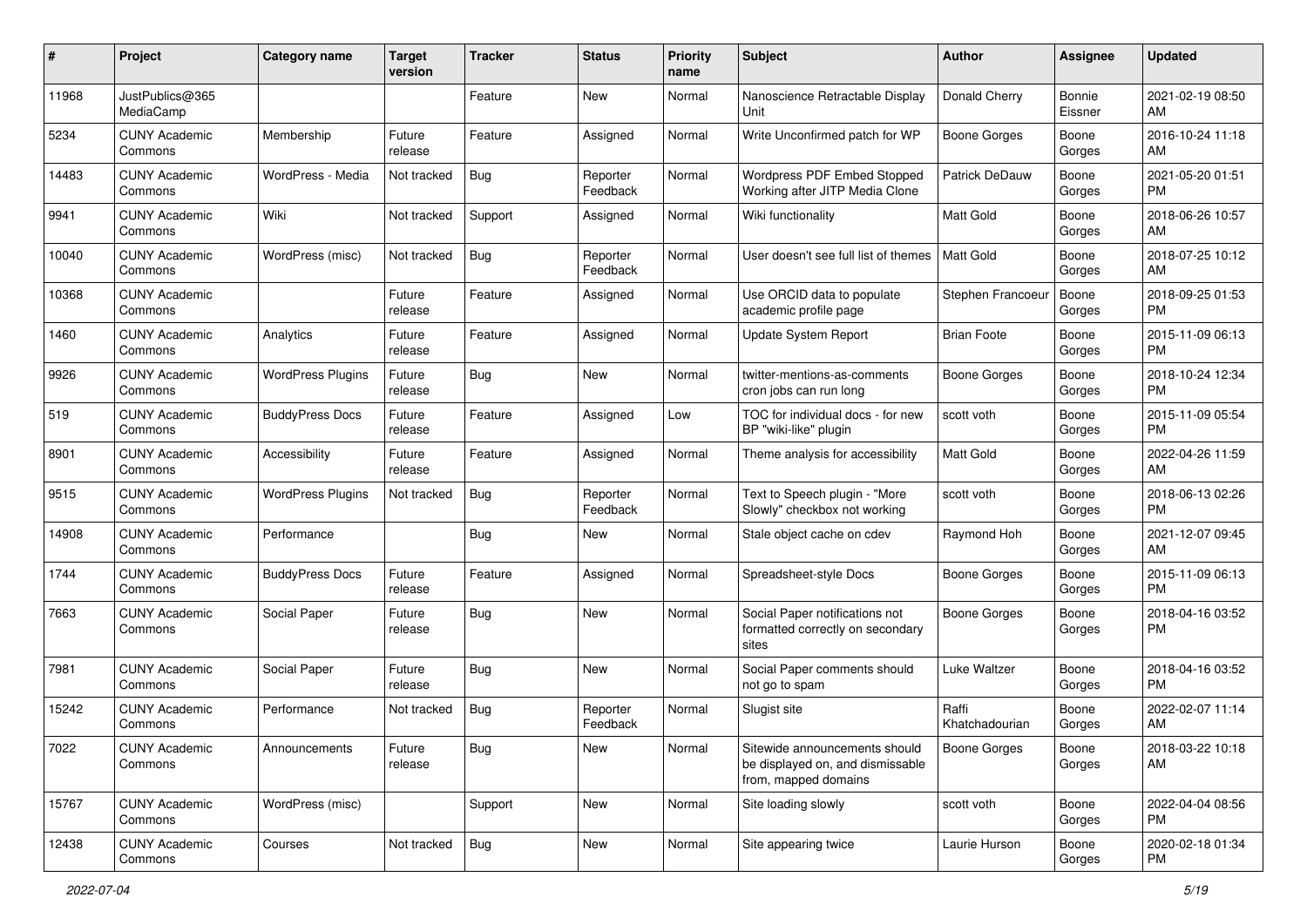| #     | Project                         | <b>Category name</b>           | <b>Target</b><br>version | <b>Tracker</b> | <b>Status</b>        | <b>Priority</b><br>name | <b>Subject</b>                                                              | <b>Author</b>       | <b>Assignee</b> | <b>Updated</b>                |
|-------|---------------------------------|--------------------------------|--------------------------|----------------|----------------------|-------------------------|-----------------------------------------------------------------------------|---------------------|-----------------|-------------------------------|
| 1508  | <b>CUNY Academic</b><br>Commons | WordPress (misc)               | Future<br>release        | Feature        | Assigned             | Normal                  | Share login cookies across<br>mapped domains                                | <b>Boone Gorges</b> | Boone<br>Gorges | 2012-07-02 12:12<br><b>PM</b> |
| 5052  | <b>CUNY Academic</b><br>Commons | Social Paper                   | Future<br>release        | Feature        | New                  | Low                     | Sentence by sentence or line by<br>line comments (SP suggestion #3)         | Marilyn Weber       | Boone<br>Gorges | 2016-02-11 10:24<br><b>PM</b> |
| 3230  | <b>CUNY Academic</b><br>Commons | Internal Tools and<br>Workflow | Not tracked              | Feature        | Assigned             | High                    | Scripts for quicker<br>provisioning/updating of<br>development environments | Boone Gorges        | Boone<br>Gorges | 2016-01-26 04:54<br><b>PM</b> |
| 3759  | <b>CUNY Academic</b><br>Commons | WordPress (misc)               | Future<br>release        | Feature        | Assigned             | Normal                  | Review Interface for Adding Users<br>to Blogs                               | <b>Matt Gold</b>    | Boone<br>Gorges | 2015-03-24 05:52<br>PM.       |
| 15604 | <b>CUNY Academic</b><br>Commons | <b>Email Notifications</b>     | Future<br>release        | Feature        | Assigned             | Normal                  | <b>Restructure Commons Group</b><br>Digest Email Messages                   | Matt Gold           | Boone<br>Gorges | 2022-05-26 10:45<br>AM        |
| 2610  | <b>CUNY Academic</b><br>Commons | Group Invitations              | Future<br>release        | Feature        | Assigned             | Low                     | Request: Custom invitation<br>message to group invites                      | local admin         | Boone<br>Gorges | 2015-11-09 06:13<br><b>PM</b> |
| 3475  | <b>CUNY Academic</b><br>Commons | Events                         | Future<br>release        | Feature        | Assigned             | Normal                  | Request to add plugin to<br>streamline room<br>booking/appointment booking  | Naomi Barrettara    | Boone<br>Gorges | 2014-12-01 05:14<br>PM.       |
| 9979  | <b>CUNY Academic</b><br>Commons | <b>Email Notifications</b>     | Not tracked              | Bug            | Reporter<br>Feedback | Normal                  | Reports of slow email activation<br>emails                                  | Matt Gold           | Boone<br>Gorges | 2018-08-29 09:40<br>PM.       |
| 11496 | <b>CUNY Academic</b><br>Commons | <b>Public Portfolio</b>        | 1.15.2                   | Support        | New                  | Normal                  | Replace Twitter Icon on Member<br>Portfolio page                            | scott voth          | Boone<br>Gorges | 2019-06-06 01:03<br>PM.       |
| 16199 | <b>CUNY Academic</b><br>Commons | <b>Directories</b>             | 2.0.3                    | Bug            | New                  | Normal                  | Removed "Semester" Filter from<br><b>Courses Directory</b>                  | Laurie Hurson       | Boone<br>Gorges | 2022-06-29 11:32<br>AM.       |
| 15883 | <b>CUNY Academic</b><br>Commons |                                | 2.1.0                    | Feature        | New                  | Normal                  | Release BPGES update                                                        | Boone Gorges        | Boone<br>Gorges | 2022-05-26 10:39<br>AM        |
| 1888  | <b>CUNY Academic</b><br>Commons | Home Page                      | Future<br>release        | Feature        | Assigned             | Normal                  | Refactor BP MPO Activity Filter to<br>support proper pagination             | Sarah Morgano       | Boone<br>Gorges | 2014-05-01 07:11<br>PM.       |
| 8836  | <b>CUNY Academic</b><br>Commons | Blogs (BuddyPress)             | Future<br>release        | Feature        | Assigned             | Normal                  | Redesign site launch process                                                | Matt Gold           | Boone<br>Gorges | 2019-10-03 02:49<br>PM.       |
| 658   | <b>CUNY Academic</b><br>Commons | <b>WordPress Plugins</b>       | Future<br>release        | Feature        | Assigned             | Normal                  | Rebulid Sitewide Tag Suggestion                                             | Matt Gold           | Boone<br>Gorges | 2015-01-05 08:47<br><b>PM</b> |
| 2325  | <b>CUNY Academic</b><br>Commons | BuddyPress (misc)              | Future<br>release        | Feature        | Assigned             | Low                     | Profile should have separate fields<br>for first/last names                 | local admin         | Boone<br>Gorges | 2015-11-09 06:09<br><b>PM</b> |
| 1562  | <b>CUNY Academic</b><br>Commons | <b>WordPress Plugins</b>       | Future<br>release        | Feature        | Assigned             | Low                     | Play with NYT Collaborative<br>Authoring Tool                               | Matt Gold           | Boone<br>Gorges | 2015-01-05 08:47<br>PM        |
| 3002  | <b>CUNY Academic</b><br>Commons | Search                         | Future<br>release        | Feature        | Assigned             | Normal                  | Overhaul CAC search by using<br>external search appliance                   | Boone Gorges        | Boone<br>Gorges | 2020-07-15 03:05<br>PM.       |
| 10678 | <b>CUNY Academic</b><br>Commons |                                | Not tracked              | Bug            | Reporter<br>Feedback | High                    | Newsletter Plugin Not Sending<br>Out Newsletters                            | Mark Webb           | Boone<br>Gorges | 2019-09-16 09:38<br><b>PM</b> |
| 3419  | <b>CUNY Academic</b><br>Commons | Group Invitations              | 1.6.14                   | <b>Bug</b>     | Testing<br>Required  | Normal                  | Neatening the display of<br>messages on group requests                      | Matt Gold           | Boone<br>Gorges | 2014-09-01 09:29<br><b>PM</b> |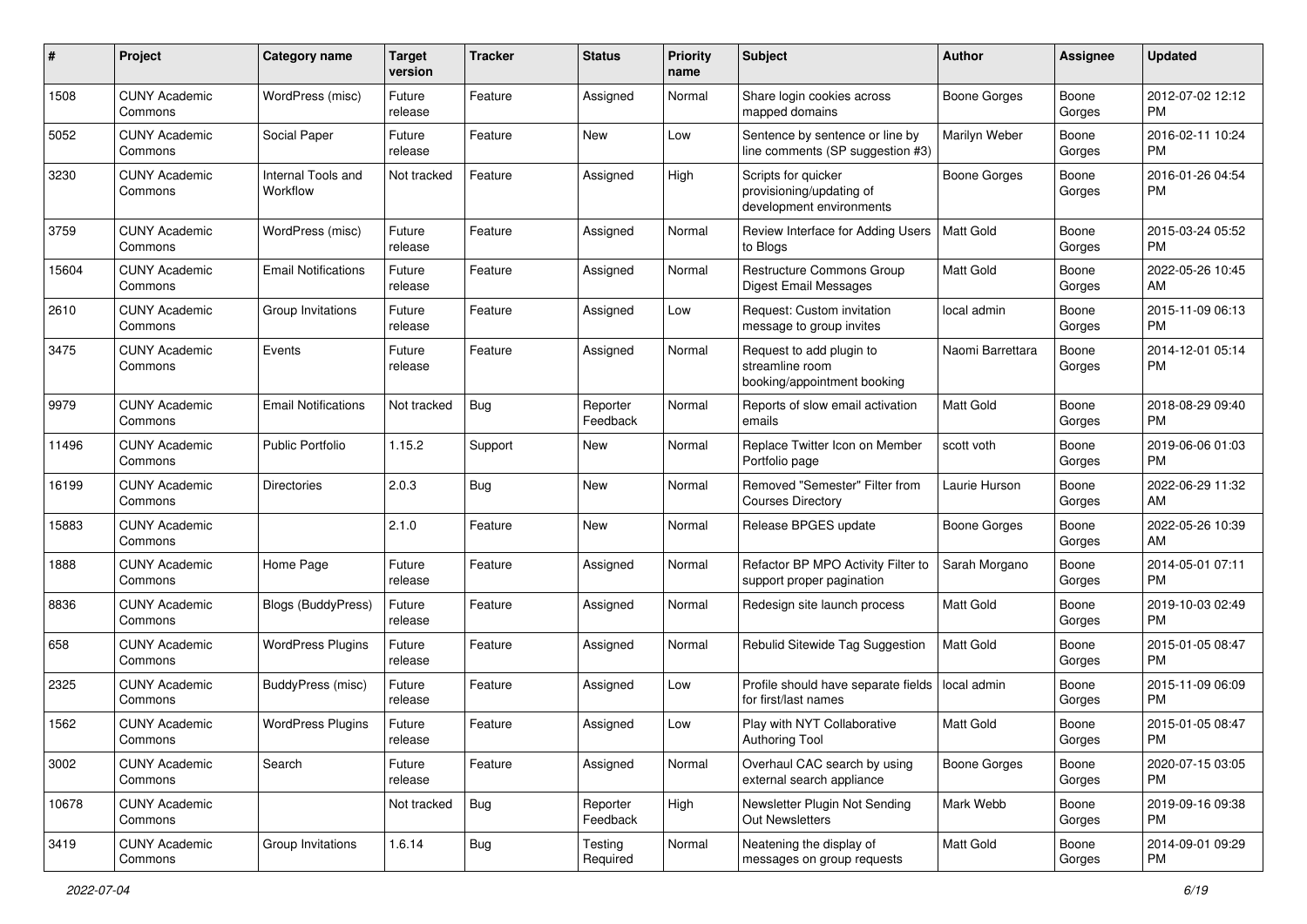| #     | Project                         | <b>Category name</b>       | Target<br>version | <b>Tracker</b> | <b>Status</b>        | Priority<br>name | <b>Subject</b>                                                                      | <b>Author</b>       | <b>Assignee</b> | <b>Updated</b>                |
|-------|---------------------------------|----------------------------|-------------------|----------------|----------------------|------------------|-------------------------------------------------------------------------------------|---------------------|-----------------|-------------------------------|
| 3580  | <b>CUNY Academic</b><br>Commons | Group Blogs                | Future<br>release | Feature        | New                  | Normal           | Multiple blogs per group                                                            | Boone Gorges        | Boone<br>Gorges | 2018-02-20 02:02<br>PM.       |
| 585   | <b>CUNY Academic</b><br>Commons | Group Forums               | Future<br>release | Feature        | Assigned             | Normal           | Merge Forum Topics                                                                  | Sarah Morgano       | Boone<br>Gorges | 2011-07-06 04:11<br><b>PM</b> |
| 10794 | <b>CUNY Academic</b><br>Commons | Performance                | Not tracked       | <b>Bug</b>     | <b>New</b>           | Normal           | Memcached connection<br>occasionally breaks                                         | Boone Gorges        | Boone<br>Gorges | 2018-12-06 03:30<br><b>PM</b> |
| 2618  | <b>NYCDH Community</b><br>Site  |                            |                   | Bug            | Assigned             | Low              | Mark blogs as spam when created<br>by users marked as spam                          | l Matt Gold         | Boone<br>Gorges | 2013-06-09 11:38<br><b>PM</b> |
| 58    | <b>CUNY Academic</b><br>Commons | BuddyPress (misc)          | Future<br>release | Feature        | Assigned             | Low              | Make member search sortable by<br>last name                                         | Roberta Brody       | Boone<br>Gorges | 2010-08-26 02:38<br><b>PM</b> |
| 6389  | <b>CUNY Academic</b><br>Commons | <b>BuddyPress Docs</b>     | Future<br>release | Feature        | New                  | Low              | Make Discussion Area Visible<br>When Editing a Doc                                  | Luke Waltzer        | Boone<br>Gorges | 2016-10-21 04:16<br><b>PM</b> |
| 1422  | <b>CUNY Academic</b><br>Commons | <b>BuddyPress Docs</b>     | Future<br>release | Feature        | Assigned             | Normal           | Make "created Doc" activity icons<br>non-mini                                       | Boone Gorges        | Boone<br>Gorges | 2015-11-09 05:48<br><b>PM</b> |
| 11531 | <b>CUNY Academic</b><br>Commons | Events                     | Future<br>release | Feature        | <b>New</b>           | Normal           | Main Events calendar should<br>include non-public events that<br>user has access to | scott voth          | Boone<br>Gorges | 2019-06-11 10:00<br>AM        |
| 8900  | <b>CUNY Academic</b><br>Commons | Accessibility              | Future<br>release | Feature        | Assigned             | Normal           | Look into tools to enforce<br>accessibility in WP environment                       | Matt Gold           | Boone<br>Gorges | 2022-04-26 11:59<br>AM        |
| 377   | <b>CUNY Academic</b><br>Commons | BuddyPress (misc)          | Future<br>release | Feature        | Assigned             | Normal           | Like buttons                                                                        | Matt Gold           | Boone<br>Gorges | 2010-11-16 05:13<br><b>PM</b> |
| 13370 | <b>CUNY Academic</b><br>Commons | Group Library              | Future<br>release | Feature        | New                  | Normal           | Library bulk deletion and folder<br>editing                                         | Colin McDonald      | Boone<br>Gorges | 2020-10-13 10:41<br>AM        |
| 3768  | <b>CUNY Academic</b><br>Commons | <b>Public Portfolio</b>    | Future<br>release | Feature        | Assigned             | Normal           | Institutions/Past positions on<br>public portfolios                                 | Matt Gold           | Boone<br>Gorges | 2018-04-23 10:44<br>AM.       |
| 9947  | <b>CUNY Academic</b><br>Commons | <b>WordPress Plugins</b>   | Future<br>release | Feature        | Reporter<br>Feedback | Normal           | Install H5P quiz plugin                                                             | <b>Matt Gold</b>    | Boone<br>Gorges | 2018-09-11 11:01<br>AM        |
| 435   | <b>CUNY Academic</b><br>Commons | BuddyPress (misc)          | Future<br>release | Feature        | Assigned             | Normal           | Include Avatar Images in Forum<br><b>Post Notification Emails</b>                   | Matt Gold           | Boone<br>Gorges | 2010-12-08 12:40<br><b>PM</b> |
| 4903  | <b>CUNY Academic</b><br>Commons | Events                     | Future<br>release | Design/UX      | Assigned             | Normal           | Improving visual appearance of<br>event calendars                                   | Matt Gold           | Boone<br>Gorges | 2016-10-13 11:51<br>AM.       |
| 12091 | <b>CUNY Academic</b><br>Commons | <b>Group Files</b>         | Future<br>release | Feature        | New                  | Normal           | Improved pre-upload file validation<br>for bp-group-documents                       | Boone Gorges        | Boone<br>Gorges | 2019-11-14 01:21<br><b>PM</b> |
| 12042 | <b>CUNY Academic</b><br>Commons | <b>Email Notifications</b> | Future<br>release | Feature        | <b>New</b>           | Normal           | Improved error logging for BPGES<br>send queue                                      | <b>Boone Gorges</b> | Boone<br>Gorges | 2021-11-19 12:25<br><b>PM</b> |
| 3048  | <b>CUNY Academic</b><br>Commons | <b>Public Portfolio</b>    | Future<br>release | Feature        | New                  | Low              | Images for rich text profile fields                                                 | Boone Gorges        | Boone<br>Gorges | 2014-02-19 12:56<br><b>PM</b> |
| 2013  | <b>CUNY Academic</b><br>Commons | Public Portfolio           | Future<br>release | Feature        | Assigned             | Low              | Have Profile Privacy Options show<br>up only for filled-in fields                   | Matt Gold           | Boone<br>Gorges | 2015-11-09 06:09<br><b>PM</b> |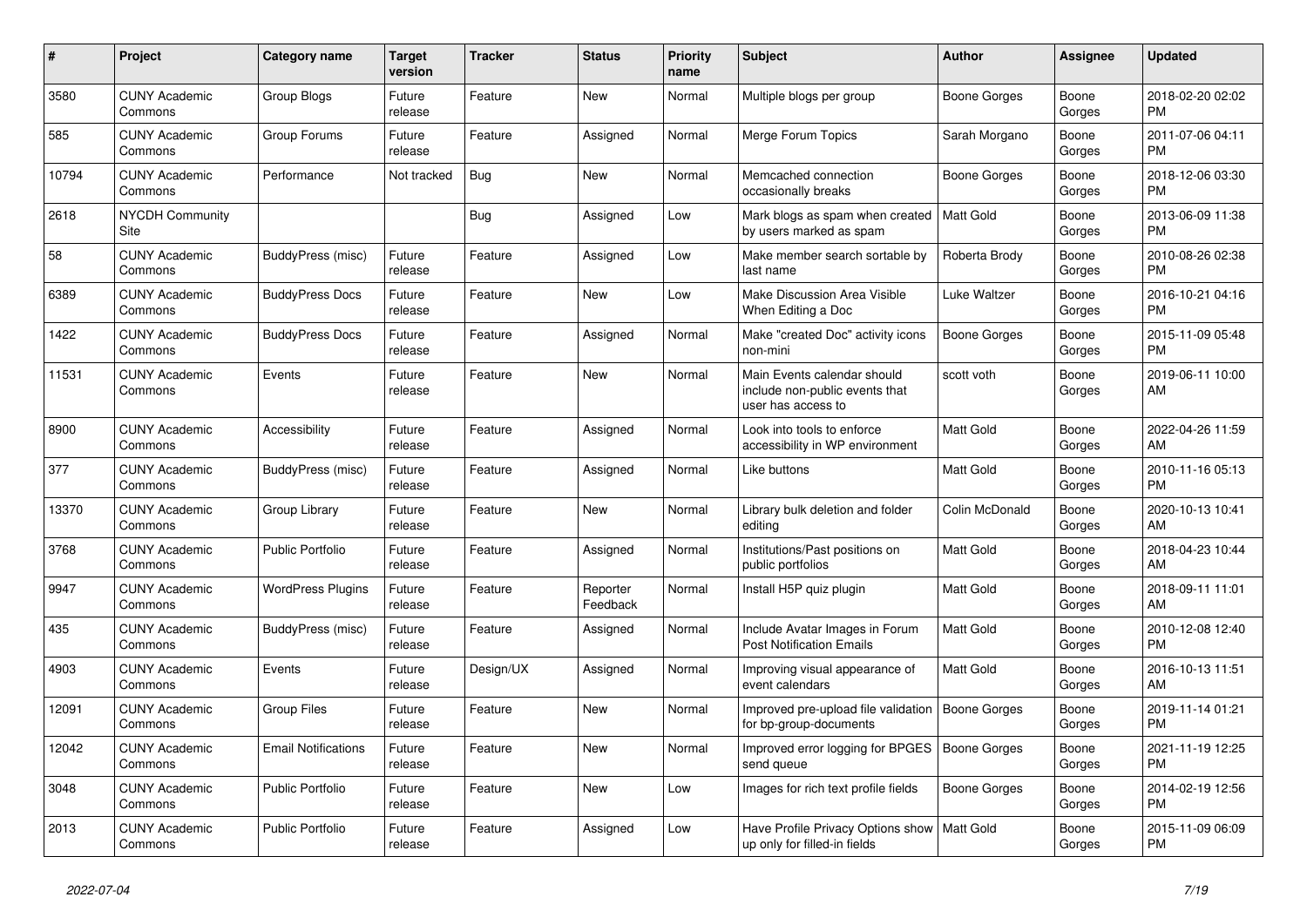| #     | Project                         | <b>Category name</b>     | <b>Target</b><br>version | <b>Tracker</b> | <b>Status</b>        | <b>Priority</b><br>name | <b>Subject</b>                                                                    | <b>Author</b>       | <b>Assignee</b> | <b>Updated</b>                |
|-------|---------------------------------|--------------------------|--------------------------|----------------|----------------------|-------------------------|-----------------------------------------------------------------------------------|---------------------|-----------------|-------------------------------|
| 4481  | <b>CUNY Academic</b><br>Commons | Events                   | Future<br>release        | Feature        | New                  | Normal                  | Group admins/mods should have<br>the ability to unlink an event from<br>the group | <b>Boone Gorges</b> | Boone<br>Gorges | 2017-04-24 03:53<br>PM.       |
| 6014  | <b>CUNY Academic</b><br>Commons | Publicity                | Future<br>release        | Publicity      | Reporter<br>Feedback | Normal                  | Google search listing                                                             | Matt Gold           | Boone<br>Gorges | 2016-09-21 03:48<br>PM.       |
| 15210 | <b>CUNY Academic</b><br>Commons | Analytics                | Not tracked              | Design/UX      | New                  | Normal                  | Google Analytics improvements                                                     | Colin McDonald      | Boone<br>Gorges | 2022-05-24 10:47<br>AM        |
| 8835  | <b>CUNY Academic</b><br>Commons | Blogs (BuddyPress)       | Future<br>release        | Feature        | New                  | Normal                  | Extend cuny is shortlinks to sites                                                | Luke Waltzer        | Boone<br>Gorges | 2022-04-26 11:59<br>AM        |
| 500   | <b>CUNY Academic</b><br>Commons | <b>BuddyPress (misc)</b> | Future<br>release        | Feature        | Assigned             | Normal                  | <b>Export Group Data</b>                                                          | Matt Gold           | Boone<br>Gorges | 2010-12-19 12:09<br><b>PM</b> |
| 5696  | <b>CUNY Academic</b><br>Commons | Events                   | Future<br>release        | Feature        | Assigned             | Normal                  | Events Calendar - display options<br>/ calendar aggregation                       | Matt Gold           | Boone<br>Gorges | 2016-10-13 11:44<br>AM        |
| 4592  | <b>CUNY Academic</b><br>Commons | Events                   | Future<br>release        | Design/UX      | New                  | Normal                  | Event Creation - Venue Dropdown<br>Slow                                           | Samantha Raddatz    | Boone<br>Gorges | 2015-09-14 04:56<br><b>PM</b> |
| 12121 | <b>CUNY Academic</b><br>Commons | <b>WordPress Plugins</b> | 2.0.3                    | Feature        | Reporter<br>Feedback | Normal                  | Embedding H5P Iframes on<br><b>Commons Site</b>                                   | Laurie Hurson       | Boone<br>Gorges | 2022-06-29 11:32<br>AM        |
| 9289  | <b>CUNY Academic</b><br>Commons | <b>WordPress Plugins</b> | Future<br>release        | Bug            | Reporter<br>Feedback | Normal                  | Email Users Plugin                                                                | Laurie Hurson       | Boone<br>Gorges | 2018-10-24 12:34<br><b>PM</b> |
| 14987 | <b>CUNY Academic</b><br>Commons | <b>WordPress Plugins</b> | Future<br>release        | Bug            | New                  | Normal                  | Elementor update causes<br>database freeze-up                                     | Boone Gorges        | Boone<br>Gorges | 2021-11-29 12:02<br><b>PM</b> |
| 16092 | <b>CUNY Academic</b><br>Commons |                          | Future<br>release        | Feature        | Hold                 | Normal                  | Don't show main site in Site<br>search results                                    | Boone Gorges        | Boone<br>Gorges | 2022-05-17 03:12<br><b>PM</b> |
| 9207  | <b>CUNY Academic</b><br>Commons |                          | Future<br>release        | Support        | Reporter<br>Feedback | Normal                  | display dashboards made in<br>Tableau?                                            | Marilyn Weber       | Boone<br>Gorges | 2018-04-10 10:42<br>AM        |
| 11386 | <b>CUNY Academic</b><br>Commons | WordPress - Media        | Not tracked              | Support        | Reporter<br>Feedback | Normal                  | disappearing images                                                               | scott voth          | Boone<br>Gorges | 2019-05-14 10:32<br>AM        |
| 287   | <b>CUNY Academic</b><br>Commons | WordPress (misc)         | Future<br>release        | Feature        | Assigned             | Normal                  | Create troubleshooting tool for<br>account sign-up                                | <b>Matt Gold</b>    | Boone<br>Gorges | 2015-11-09 06:17<br><b>PM</b> |
| 3615  | <b>CUNY Academic</b><br>Commons | Redmine                  | Not tracked              | Feature        | New                  | Low                     | Create Redmine issues via email                                                   | Dominic Giglio      | Boone<br>Gorges | 2017-11-16 11:36<br>AM        |
| 4053  | <b>CUNY Academic</b><br>Commons | Events                   | Future<br>release        | Feature        | Assigned             | Normal                  | Create new tab for past events                                                    | <b>Matt Gold</b>    | Boone<br>Gorges | 2015-05-12 02:10<br>PM        |
| 2753  | <b>CUNY Academic</b><br>Commons | Public Portfolio         | Future<br>release        | Feature        | New                  | Normal                  | Create actual actual tagification in<br>academic interests and other<br>fields    | Micki Kaufman       | Boone<br>Gorges | 2015-01-05 08:52<br><b>PM</b> |
| 3080  | <b>CUNY Academic</b><br>Commons | <b>Group Files</b>       | Future<br>release        | Feature        | Assigned             | Low                     | Create a system to keep track of<br>file changes                                  | Matt Gold           | Boone<br>Gorges | 2014-02-26 10:04<br><b>PM</b> |
| 4238  | <b>CUNY Academic</b><br>Commons | Events                   | Future<br>release        | Feature        | Assigned             | Normal                  | Copy Events to Other Groups?                                                      | Matt Gold           | Boone<br>Gorges | 2015-07-02 10:08<br>AM        |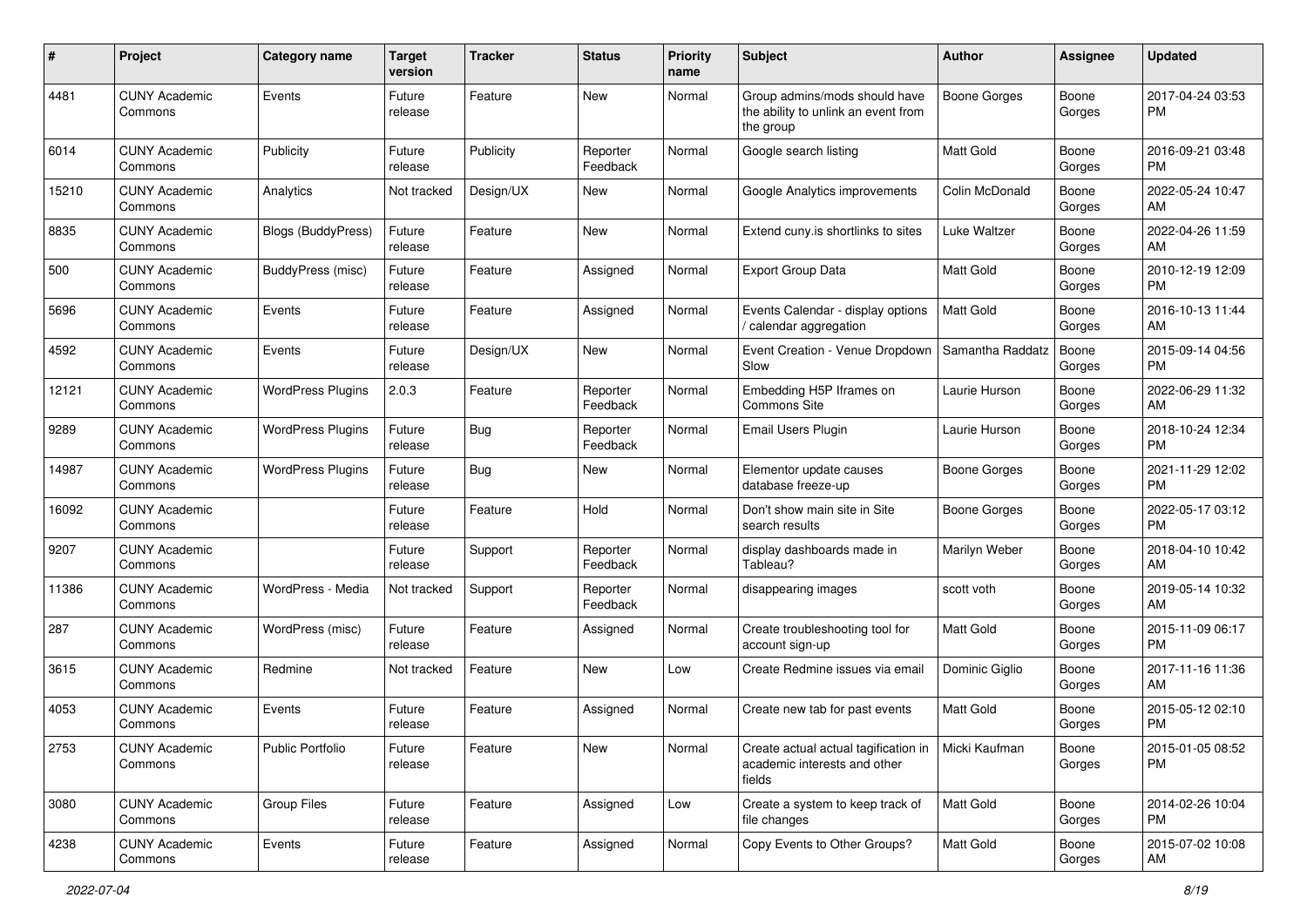| #     | Project                         | <b>Category name</b>     | <b>Target</b><br>version | <b>Tracker</b> | <b>Status</b>        | <b>Priority</b><br>name | <b>Subject</b>                                                                             | <b>Author</b>       | <b>Assignee</b> | <b>Updated</b>                |
|-------|---------------------------------|--------------------------|--------------------------|----------------|----------------------|-------------------------|--------------------------------------------------------------------------------------------|---------------------|-----------------|-------------------------------|
| 13949 | <b>CUNY Academic</b><br>Commons |                          | Not tracked              | Bug            | New                  | Normal                  | Continued debugging of runaway<br>MySQL connections                                        | <b>Matt Gold</b>    | Boone<br>Gorges | 2021-09-14 10:42<br>AM.       |
| 599   | <b>CUNY Academic</b><br>Commons | <b>BuddyPress</b> (misc) | Future<br>release        | Feature        | Assigned             | Normal                  | Consider adding rating plugins for<br><b>BuddyPress/BBPress</b>                            | <b>Matt Gold</b>    | Boone<br>Gorges | 2011-08-22 06:50<br><b>PM</b> |
| 8756  | <b>CUNY Academic</b><br>Commons | Group Blogs              | Future<br>release        | Feature        | Hold                 | Normal                  | Connect multiple blogs to one<br>group?                                                    | Matt Gold           | Boone<br>Gorges | 2017-09-30 10:42<br>AM        |
| 11449 | <b>CUNY Academic</b><br>Commons | WordPress - Media        | Not tracked              | Support        | Reporter<br>Feedback | Normal                  | Cloning Media Library for JITP<br>from Staging to Production Site                          | Patrick DeDauw      | Boone<br>Gorges | 2019-05-13 12:00<br>PM.       |
| 14184 | <b>CUNY Academic</b><br>Commons | <b>Public Portfolio</b>  | Future<br>release        | Feature        | New                  | Normal                  | Centralized mechanism for storing<br>Campus affiliations                                   | <b>Boone Gorges</b> | Boone<br>Gorges | 2022-01-04 11:35<br>AM        |
| 4980  | <b>CUNY Academic</b><br>Commons | Home Page                | Future<br>release        | Feature        | Assigned             | Normal                  | CAC Featured Content -- Adding<br>Randomization                                            | <b>Matt Gold</b>    | Boone<br>Gorges | 2016-12-12 03:01<br><b>PM</b> |
| 1417  | <b>CUNY Academic</b><br>Commons | <b>BuddyPress Docs</b>   | Future<br>release        | Feature        | Assigned             | Low                     | Bulk actions for BuddyPress Docs                                                           | <b>Boone Gorges</b> | Boone<br>Gorges | 2016-10-17 10:41<br><b>PM</b> |
| 618   | <b>CUNY Academic</b><br>Commons | <b>BuddyPress Docs</b>   | Future<br>release        | Feature        | Assigned             | Normal                  | <b>BuddyPress Docs: export formats</b>                                                     | <b>Boone Gorges</b> | Boone<br>Gorges | 2015-11-09 05:38<br>PM        |
| 3042  | <b>CUNY Academic</b><br>Commons | Public Portfolio         | Future<br>release        | Feature        | Assigned             | Normal                  | Browsing member interests                                                                  | Matt Gold           | Boone<br>Gorges | 2015-03-21 09:04<br><b>PM</b> |
| 14113 | <b>CUNY Academic</b><br>Commons | WordPress (misc)         | Future<br>release        | Bug            | Hold                 | Normal                  | Block Editor Not Working on this<br>page - Json error                                      | scott voth          | Boone<br>Gorges | 2021-03-05 11:01<br>AM        |
| 12911 | <b>CUNY Academic</b><br>Commons |                          | Not tracked              | Feature        | New                  | Normal                  | Block access to xmlrpc.php based<br>on User-Agent                                          | Boone Gorges        | Boone<br>Gorges | 2020-06-09 05:12<br>PM.       |
| 635   | <b>CUNY Academic</b><br>Commons | BuddyPress (misc)        | Future<br>release        | Feature        | Assigned             | Normal                  | Big Blue Button -<br>Videoconferencing in Groups and<br><b>Blogs</b>                       | Matt Gold           | Boone<br>Gorges | 2011-03-14 03:24<br><b>PM</b> |
| 1166  | <b>CUNY Academic</b><br>Commons | <b>Email Invitations</b> | Future<br>release        | Feature        | New                  | Low                     | Better organizational tools for Sent<br>Invites                                            | Boone Gorges        | Boone<br>Gorges | 2015-11-09 06:02<br>PM.       |
| 14309 | <b>CUNY Academic</b><br>Commons | Group Library            | Future<br>release        | Feature        | New                  | Normal                  | Better handling of<br>bp group document file download<br>attempts when file is not present | Boone Gorges        | Boone<br>Gorges | 2021-11-19 12:28<br><b>PM</b> |
| 3193  | <b>CUNY Academic</b><br>Commons | Group Forums             | Future<br>release        | Feature        | Assigned             | Normal                  | bbPress 2.x dynamic roles and<br><b>RBE</b>                                                | Boone Gorges        | Boone<br>Gorges | 2014-09-30 01:30<br><b>PM</b> |
| 13466 | <b>CUNY Academic</b><br>Commons | Cavalcade                | Future<br>release        | Feature        | New                  | Normal                  | Automated cleanup for duplicate<br>Cavalcade tasks                                         | <b>Boone Gorges</b> | Boone<br>Gorges | 2020-10-13 05:24<br>PM        |
| 9211  | <b>CUNY Academic</b><br>Commons | <b>WordPress Plugins</b> | Future<br>release        | Support        | Reporter<br>Feedback | Normal                  | Auto-Role Setting in Forum Plugin<br>Causing Some Confusion                                | Luke Waltzer        | Boone<br>Gorges | 2018-03-13 11:44<br>AM        |
| 2523  | <b>CUNY Academic</b><br>Commons | <b>BuddyPress Docs</b>   | Future<br>release        | Feature        | Assigned             | Normal                  | Allow Users to Upload Images to<br>BP Docs                                                 | <b>Matt Gold</b>    | Boone<br>Gorges | 2015-11-09 06:14<br><b>PM</b> |
| 1165  | <b>CUNY Academic</b><br>Commons | <b>Email Invitations</b> | Future<br>release        | Feature        | Assigned             | Low                     | Allow saved lists of invitees under<br>Send Invites                                        | <b>Boone Gorges</b> | Boone<br>Gorges | 2015-11-09 06:03<br><b>PM</b> |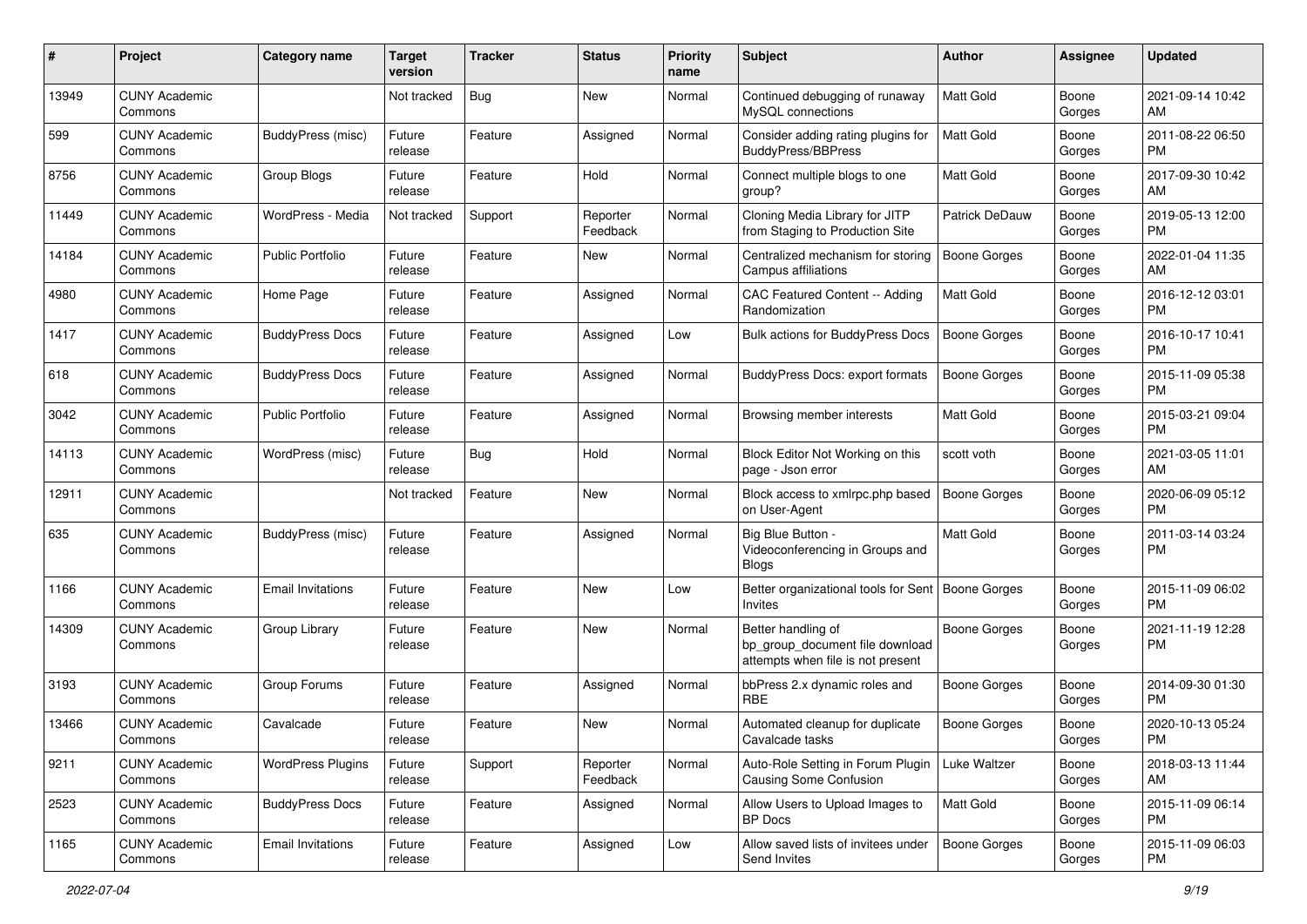| #     | Project                         | <b>Category name</b>     | <b>Target</b><br>version | <b>Tracker</b> | <b>Status</b>        | Priority<br>name | <b>Subject</b>                                                                                  | Author                  | <b>Assignee</b> | <b>Updated</b>                |
|-------|---------------------------------|--------------------------|--------------------------|----------------|----------------------|------------------|-------------------------------------------------------------------------------------------------|-------------------------|-----------------|-------------------------------|
| 13835 | <b>CUNY Academic</b><br>Commons | WordPress (misc)         | Future<br>release        | Feature        | <b>New</b>           | Normal           | Allow OneSearch widget to have<br>'CUNY' as campus                                              | <b>Boone Gorges</b>     | Boone<br>Gorges | 2021-11-19 12:39<br>PM.       |
| 3308  | <b>CUNY Academic</b><br>Commons | Group Invitations        | Future<br>release        | Feature        | Assigned             | Normal           | Allow members to rescind group<br>invitations                                                   | Matt Gold               | Boone<br>Gorges | 2015-04-01 08:53<br><b>PM</b> |
| 1167  | <b>CUNY Academic</b><br>Commons | <b>Email Invitations</b> | Future<br>release        | Feature        | New                  | Low              | Allow email invitations to be resent                                                            | <b>Boone Gorges</b>     | Boone<br>Gorges | 2015-11-12 12:53<br>AM        |
| 14504 | <b>CUNY Academic</b><br>Commons |                          | Not tracked              | Publicity      | Reporter<br>Feedback | Normal           | Adding showcases to home page<br>menu                                                           | Laurie Hurson           | Boone<br>Gorges | 2022-01-19 03:26<br><b>PM</b> |
| 554   | <b>CUNY Academic</b><br>Commons | <b>BuddyPress (misc)</b> | Future<br>release        | Feature        | Assigned             | Normal           | Add Trackback notifications to<br>site-wide activity feed                                       | <b>Matt Gold</b>        | Boone<br>Gorges | 2015-11-09 06:19<br><b>PM</b> |
| 2223  | <b>CUNY Academic</b><br>Commons | <b>WordPress Plugins</b> | Future<br>release        | Feature        | Assigned             | Low              | Add Participad to the CUNY<br><b>Academic Commons</b>                                           | <b>Matt Gold</b>        | Boone<br>Gorges | 2014-09-17 10:03<br><b>PM</b> |
| 8675  | <b>CUNY Academic</b><br>Commons | User Onboarding          | Future<br>release        | Bug            | Reporter<br>Feedback | Low              | Add new User search screen calls<br>for the input of email address but<br>doesn't work with one | Paul Hebert             | Boone<br>Gorges | 2017-10-11 11:17<br>AM        |
| 3220  | <b>CUNY Academic</b><br>Commons | <b>Public Portfolio</b>  | Future<br>release        | Feature        | Assigned             | Normal           | Add indent/outdent option to<br>Formatting Buttons on Profile<br>Page                           | Matt Gold               | Boone<br>Gorges | 2014-05-21 10:39<br><b>PM</b> |
| 11945 | <b>CUNY Academic</b><br>Commons | Reckoning                | Future<br>release        | Feature        | Reporter<br>Feedback | Normal           | Add Comments bubble to<br>Reckoning views                                                       | <b>Boone Gorges</b>     | Boone<br>Gorges | 2019-11-12 05:14<br><b>PM</b> |
| 16307 | <b>CUNY Academic</b><br>Commons |                          |                          | Bug            | New                  | Normal           | Add brief messaging to<br>accept/decline group membership<br>requests                           | <b>Matt Gold</b>        | Boone<br>Gorges | 2022-06-27 06:13<br>PM        |
| 10226 | <b>CUNY Academic</b><br>Commons | Courses                  | Future<br>release        | Feature        | <b>New</b>           | Normal           | Add "My Courses" to drop down<br>list                                                           | scott voth              | Boone<br>Gorges | 2021-11-19 12:42<br>PM.       |
| 9895  | <b>CUNY Academic</b><br>Commons | Onboarding               | Future<br>release        | Feature        | Assigned             | Normal           | Add "Accept Invitation"<br>link/button/function to Group<br>and/or Site invitation emails?      | Luke Waltzer            | Boone<br>Gorges | 2018-06-07 12:42<br><b>PM</b> |
| 5182  | <b>CUNY Academic</b><br>Commons | Social Paper             | Future<br>release        | Design/UX      | <b>New</b>           | Normal           | "Publishing" a private paper on<br>social paper?                                                | Raffi<br>Khatchadourian | Boone<br>Gorges | 2016-10-13 04:12<br><b>PM</b> |
| 9028  | <b>CUNY Academic</b><br>Commons | Onboarding               | Future<br>release        | Feature        | Assigned             | Normal           | suggest groups to new members<br>during the registration process                                | Matt Gold               | Chris Stein     | 2018-10-24 12:34<br><b>PM</b> |
| 860   | <b>CUNY Academic</b><br>Commons | Design                   | Future<br>release        | Design/UX      | Assigned             | Normal           | <b>Standardize Button Treatment</b><br>Across the Commons                                       | Chris Stein             | Chris Stein     | 2014-05-01 09:45<br>AM        |
| 2881  | <b>CUNY Academic</b><br>Commons | Public Portfolio         | Future<br>release        | Feature        | Assigned             | Normal           | Redesign the UX for Profiles                                                                    | Chris Stein             | Chris Stein     | 2016-10-13 12:45<br><b>PM</b> |
| 10354 | <b>CUNY Academic</b><br>Commons | <b>Public Portfolio</b>  | Future<br>release        | Feature        | New                  | Normal           | Opt out of Having a Profile Page                                                                | scott voth              | Chris Stein     | 2020-05-12 10:43<br>AM        |
| 3770  | <b>CUNY Academic</b><br>Commons | Public Portfolio         | Future<br>release        | Feature        | Assigned             | Normal           | Improve Layout/Formatting of<br>Positions Area on Public Portfolios                             | Matt Gold               | Chris Stein     | 2015-04-01 09:17<br><b>PM</b> |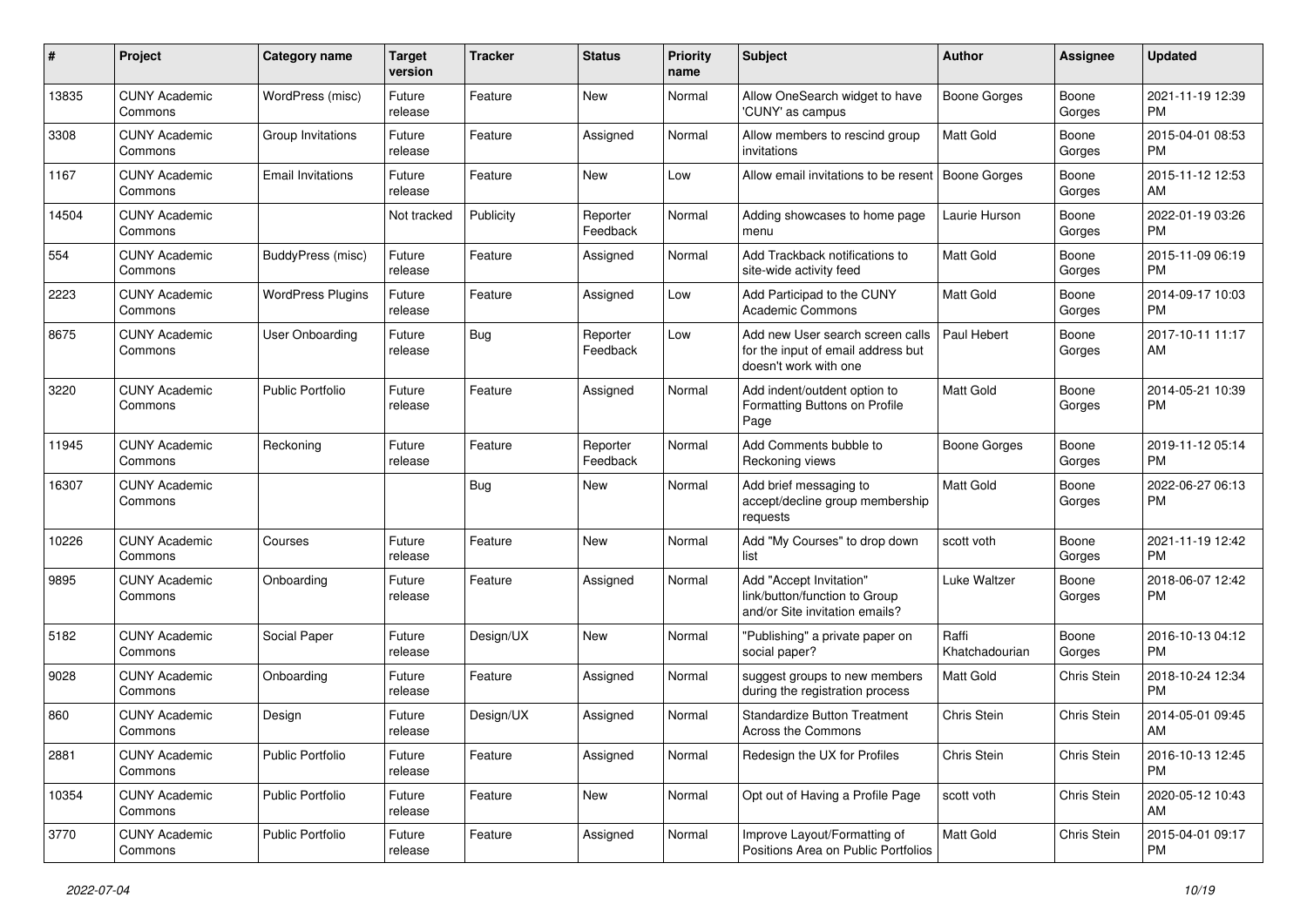| #     | Project                                                                 | <b>Category name</b>           | <b>Target</b><br>version | <b>Tracker</b> | <b>Status</b>        | Priority<br>name | <b>Subject</b>                                             | Author              | Assignee            | <b>Updated</b>                |
|-------|-------------------------------------------------------------------------|--------------------------------|--------------------------|----------------|----------------------|------------------|------------------------------------------------------------|---------------------|---------------------|-------------------------------|
| 2832  | <b>CUNY Academic</b><br>Commons                                         | <b>Public Portfolio</b>        | Future<br>release        | Feature        | Assigned             | Normal           | Improve interface for (not)<br>auto-linking profile fields | Boone Gorges        | Chris Stein         | 2015-01-05 08:52<br><b>PM</b> |
| 1544  | <b>CUNY Academic</b><br>Commons                                         | Groups (misc)                  | Future<br>release        | Feature        | Reporter<br>Feedback | Normal           | Group Filtering and Sorting                                | <b>Matt Gold</b>    | Chris Stein         | 2019-03-01 02:25<br><b>PM</b> |
| 3059  | <b>CUNY Academic</b><br>Commons                                         | Group Forums                   | Future<br>release        | Design/UX      | New                  | Normal           | Forum Post Permissable Content<br><b>Explanatory Text</b>  | Chris Stein         | Chris Stein         | 2015-04-02 11:27<br>AM        |
| 2754  | <b>CUNY Academic</b><br>Commons                                         | Design                         | Future<br>release        | Feature        | Assigned             | Normal           | Determine strategy for CAC logo<br>handling in top header  | Micki Kaufman       | Chris Stein         | 2015-01-05 08:53<br><b>PM</b> |
| 365   | <b>CUNY Academic</b><br>Commons                                         | WordPress (misc)               | Future<br>release        | Feature        | Assigned             | Normal           | <b>Create Mouseover Tooltips</b><br>throughout Site        | <b>Matt Gold</b>    | Chris Stein         | 2015-11-09 06:18<br><b>PM</b> |
| 3354  | <b>CUNY Academic</b><br>Commons                                         | <b>Group Files</b>             | Future<br>release        | Feature        | Assigned             | Low              | Allow Group Download of Multiple<br><b>Selected Files</b>  | <b>Matt Gold</b>    | Chris Stein         | 2014-08-01 08:50<br>AM        |
| 5827  | <b>CUNY Academic</b><br>Commons                                         | <b>Public Portfolio</b>        | Future<br>release        | Bug            | Assigned             | Normal           | Academic Interests square bracket<br>links not working     | scott voth          | Chris Stein         | 2016-08-11 11:59<br><b>PM</b> |
| 3330  | <b>CUNY Academic</b><br>Commons                                         | My Commons                     | Future<br>release        | Feature        | Assigned             | Normal           | "Commons Information" tool                                 | <b>Boone Gorges</b> | Chris Stein         | 2014-09-22 08:46<br><b>PM</b> |
| 8078  | <b>CUNY Academic</b><br>Commons                                         | <b>WordPress Plugins</b>       | Future<br>release        | System Upgrade | Assigned             | Normal           | CommentPress Updates                                       | Margaret Galvan     | Christian<br>Wach   | 2017-05-08 03:49<br><b>PM</b> |
| 13199 | <b>CUNY Academic</b><br>Commons                                         | Group Forums                   | Future<br>release        | Feature        | New                  | Normal           | Favoring Groups over bbPress<br>plugin                     | Colin McDonald      | Colin<br>McDonald   | 2021-11-19 12:28<br><b>PM</b> |
| 5268  | <b>CUNY Academic</b><br>Commons                                         | Group Forums                   | Future<br>release        | Bug            | Assigned             | Normal           | Long-time to post to multiple<br>groups                    | Luke Waltzer        | Daniel Jones        | 2016-09-07 06:31<br><b>PM</b> |
| 4438  | <b>CUNY Academic</b><br>Commons                                         | Events                         | Future<br>release        | Bug            | Assigned             | Normal           | Events Calendar - Export<br><b>Recurring Events</b>        | scott voth          | Daniel Jones        | 2016-05-23 04:25<br><b>PM</b> |
| 1983  | <b>CUNY Academic</b><br>Commons                                         | Home Page                      | Future<br>release        | Feature        | Assigned             | Low              | Media Library integration with<br>Featured Content plugin  | <b>Boone Gorges</b> | Dominic<br>Giglio   | 2014-03-17 10:34<br>AM        |
| 412   | <b>CUNY Academic</b><br>Commons                                         | <b>WordPress Themes</b>        | Future<br>release        | Feature        | Assigned             | Normal           | <b>Featured Themes</b>                                     | Matt Gold           | Dominic<br>Giglio   | 2015-01-05 08:44<br><b>PM</b> |
| 940   | <b>CUNY Academic</b><br>Commons                                         | Redmine                        | Future<br>release        | Feature        | Assigned             | Low              | Communication with users after<br>releases                 | <b>Matt Gold</b>    | Dominic<br>Giglio   | 2012-09-09 04:36<br><b>PM</b> |
| 2167  | <b>CUNY Academic</b><br>Commons                                         | WordPress (misc)               | Future<br>release        | Bug            | Assigned             | Normal           | <b>CAC-Livestream Plugin Issues</b>                        | Michael Smith       | Dominic<br>Giglio   | 2015-01-02 03:06<br><b>PM</b> |
| 12062 | AD/O365 Transition<br>from NonMatric to<br><b>Matriculated Students</b> |                                |                          | Feature        | In Progress          | Normal           | create solution and console<br>project                     | Emilio Rodriguez    | Emilio<br>Rodriguez | 2019-11-12 03:56<br><b>PM</b> |
| 9835  | <b>CUNY Academic</b><br>Commons                                         | Group Forums                   | Future<br>release        | <b>Bug</b>     | Assigned             | Normal           | add a "like" function?                                     | Marilyn Weber       | <b>Erik Trainer</b> | 2018-06-05 01:49<br><b>PM</b> |
| 15194 | <b>CUNY Academic</b><br>Commons                                         | Internal Tools and<br>Workflow | 2.1.0                    | Feature        | New                  | Normal           | PHPCS sniff for un-restored<br>switch_to_blog() calls      | Boone Gorges        | Jeremy Felt         | 2022-05-26 10:45<br>AM        |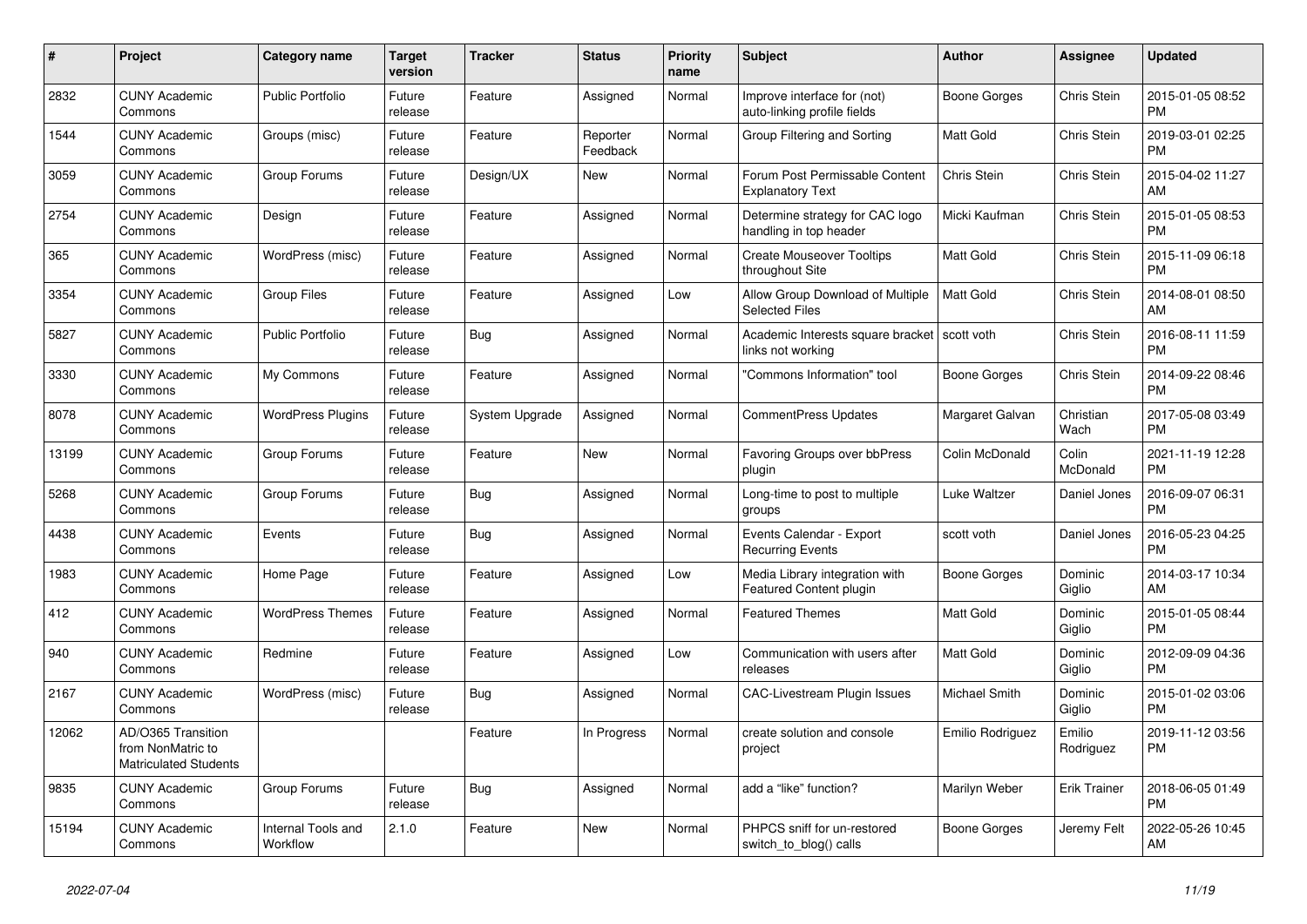| #     | Project                         | <b>Category name</b>           | <b>Target</b><br>version | <b>Tracker</b> | <b>Status</b>        | <b>Priority</b><br>name | <b>Subject</b>                                                                        | Author                  | Assignee           | <b>Updated</b>                |
|-------|---------------------------------|--------------------------------|--------------------------|----------------|----------------------|-------------------------|---------------------------------------------------------------------------------------|-------------------------|--------------------|-------------------------------|
| 13891 | <b>CUNY Academic</b><br>Commons | Internal Tools and<br>Workflow | 2.1.0                    | Feature        | New                  | Normal                  | Migrate automated linting to<br>GitHub Actions                                        | Boone Gorges            | Jeremy Felt        | 2022-06-29 11:13<br>AM        |
| 13331 | <b>CUNY Academic</b><br>Commons | Site cloning                   | Future<br>release        | Bug            | New                  | Normal                  | Combine Site Template and Clone<br>operations                                         | Boone Gorges            | Jeremy Felt        | 2021-11-19 12:39<br><b>PM</b> |
| 11517 | <b>CUNY Academic</b><br>Commons |                                | Not tracked              | Feature        | Assigned             | Normal                  | wp-accessibility plugin should not<br>strip 'target="_blank"' by default              | Boone Gorges            | Laurie Hurson      | 2019-09-24 09:57<br>AM        |
| 12446 | <b>CUNY Academic</b><br>Commons | Groups (misc)                  | Future<br>release        | Feature        | Reporter<br>Feedback | Normal                  | Toggle default site to group forum<br>posting                                         | Laurie Hurson           | Laurie Hurson      | 2020-03-10 11:57<br>AM        |
| 14475 | <b>CUNY Academic</b><br>Commons |                                | Not tracked              | Publicity      | New                  | Normal                  | OER Showcase Page                                                                     | Laurie Hurson           | Laurie Hurson      | 2021-09-14 10:46<br>AM        |
| 11879 | <b>CUNY Academic</b><br>Commons |                                | Not tracked              | <b>Bug</b>     | New                  | Normal                  | Hypothesis comments appearing<br>on multiple, different pdfs across<br>blogs          | Laurie Hurson           | Laurie Hurson      | 2019-09-19 02:39<br><b>PM</b> |
| 8666  | <b>CUNY Academic</b><br>Commons | Teaching                       | Not tracked              | Documentation  | Assigned             | Normal                  | Create Teaching on the Commons<br>Resource Page                                       | Matt Gold               | Laurie Hurson      | 2019-09-23 03:16<br><b>PM</b> |
| 2666  | <b>CUNY Academic</b><br>Commons | About page                     | Not tracked              | Documentation  | Assigned             | Normal                  | <b>Update About Text</b>                                                              | Chris Stein             | Luke Waltzer       | 2016-03-04 11:19<br>AM        |
| 6078  | <b>CUNY Academic</b><br>Commons | Blogs (BuddyPress)             | Future<br>release        | Feature        | New                  | Normal                  | <b>Explore Adding Network Blog</b><br>Metadata Plugin                                 | Luke Waltzer            | Luke Waltzer       | 2016-10-11 10:29<br><b>PM</b> |
| 5955  | <b>CUNY Academic</b><br>Commons | Outreach                       | Future<br>release        | Feature        | Assigned             | Normal                  | Create auto-newsletter for<br>commons members                                         | <b>Matt Gold</b>        | Luke Waltzer       | 2016-08-30 10:34<br>AM        |
| 12392 | <b>CUNY Academic</b><br>Commons | Help/Codex                     | Not tracked              | Documentation  | New                  | Normal                  | <b>Updates to Common Commons</b><br>Questions on Help Page                            | scott voth              | Margaret<br>Galvan | 2020-02-11 10:53<br>AM        |
| 8211  | <b>CUNY Academic</b><br>Commons | <b>WordPress Themes</b>        | Future<br>release        | Feature        | New                  | Normal                  | Theme Suggestions: Material<br>Design-Inspired Themes                                 | Margaret Galvan         | Margaret<br>Galvan | 2017-08-07 02:48<br><b>PM</b> |
| 7828  | <b>CUNY Academic</b><br>Commons |                                | Not tracked              | Feature        | Assigned             | Normal                  | Theme Assessment 2017                                                                 | Margaret Galvan         | Margaret<br>Galvan | 2017-05-02 10:41<br><b>PM</b> |
| 6298  | <b>CUNY Academic</b><br>Commons | User Experience                | Not tracked              | Design/UX      | Assigned             | Normal                  | Examine data from survey                                                              | <b>Matt Gold</b>        | Margaret<br>Galvan | 2016-10-14 12:16<br><b>PM</b> |
| 9420  | <b>CUNY Academic</b><br>Commons | cuny.is                        | Not tracked              | Feature        | New                  | Normal                  | Request for http://cuny.is/streams                                                    | Raffi<br>Khatchadourian | Marilyn<br>Weber   | 2018-04-02 10:08<br>AM        |
| 12382 | <b>CUNY Academic</b><br>Commons | Membership                     | Not tracked              | Support        | New                  | Normal                  | Email request change                                                                  | Marilyn Weber           | Marilyn<br>Weber   | 2020-02-06 12:56<br><b>PM</b> |
| 8837  | <b>CUNY Academic</b><br>Commons |                                | Not tracked              | Feature        | Assigned             | Normal                  | Create a form to request info from<br>people requesting premium<br>themes and plugins | Matt Gold               | Marilyn<br>Weber   | 2017-11-14 03:35<br><b>PM</b> |
| 3509  | <b>CUNY Academic</b><br>Commons | Publicity                      | 1.7                      | Publicity      | New                  | Normal                  | Create 1.7 digital signage imagery                                                    | Micki Kaufman           | Marilyn<br>Weber   | 2014-10-01 12:40<br><b>PM</b> |
| 3691  | <b>CUNY Academic</b><br>Commons | <b>WordPress Plugins</b>       | Future<br>release        | <b>Bug</b>     | New                  | Normal                  | <b>WPMU Domain Mapping</b><br>Debugging on cdev                                       | Raymond Hoh             | Matt Gold          | 2014-12-12 09:04<br>AM        |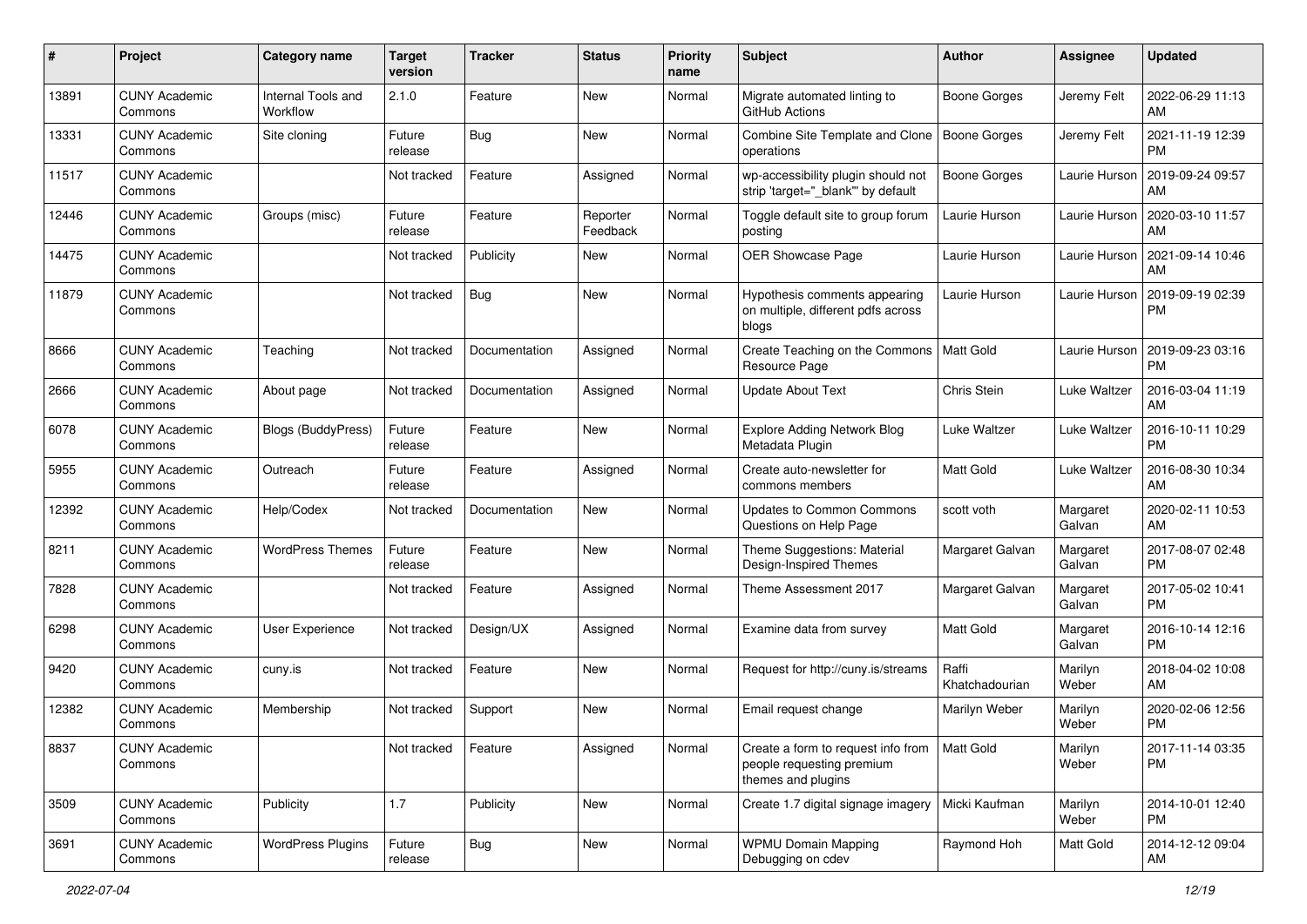| #     | <b>Project</b>                  | Category name            | <b>Target</b><br>version | <b>Tracker</b> | <b>Status</b>        | Priority<br>name | <b>Subject</b>                                                                       | <b>Author</b>           | Assignee           | <b>Updated</b>                |
|-------|---------------------------------|--------------------------|--------------------------|----------------|----------------------|------------------|--------------------------------------------------------------------------------------|-------------------------|--------------------|-------------------------------|
| 8898  | <b>CUNY Academic</b><br>Commons | Social Paper             | Not tracked              | Feature        | Assigned             | Normal           | Usage data on docs and social<br>paper                                               | <b>Matt Gold</b>        | Matt Gold          | 2017-11-16 11:32<br>AM        |
| 11545 | <b>CUNY Academic</b><br>Commons | <b>WordPress Plugins</b> | Not tracked              | Support        | New                  | Normal           | Twitter searches in WordPress                                                        | Gina Cherry             | Matt Gold          | 2019-09-23 01:03<br><b>PM</b> |
| 2175  | <b>CUNY Academic</b><br>Commons | WordPress (misc)         | Not tracked              | Support        | Assigned             | Normal           | Subscibe 2 vs. Jetpack<br>subscription options                                       | local admin             | Matt Gold          | 2016-01-26 04:58<br><b>PM</b> |
| 12484 | <b>CUNY Academic</b><br>Commons |                          | Not tracked              | Support        | Reporter<br>Feedback | Normal           | Sign up Code for COIL Course<br>starting in March                                    | Laurie Hurson           | Matt Gold          | 2020-03-02 02:26<br><b>PM</b> |
| 8607  | <b>CUNY Academic</b><br>Commons |                          | Not tracked              | Support        | New                  | Normal           | Paypal?                                                                              | Marilyn Weber           | Matt Gold          | 2018-05-15 01:37<br><b>PM</b> |
| 4972  | <b>CUNY Academic</b><br>Commons | Analytics                | Not tracked              | Bug            | New                  | Normal           | <b>Newsletter Analytics</b>                                                          | Stephen Real            | Matt Gold          | 2015-12-09 12:54<br><b>PM</b> |
| 10839 | <b>CUNY Academic</b><br>Commons | About page               | Not tracked              | Support        | <b>New</b>           | Normal           | <b>Mission Statement Needs</b><br>Revision                                           | scott voth              | Matt Gold          | 2018-12-26 10:58<br>AM        |
| 370   | <b>CUNY Academic</b><br>Commons | Registration             | Future<br>release        | Feature        | Assigned             | High             | <b>Guest Accounts</b>                                                                | <b>Matt Gold</b>        | Matt Gold          | 2015-04-09 09:33<br><b>PM</b> |
| 8498  | <b>CUNY Academic</b><br>Commons | <b>WordPress Plugins</b> | Future<br>release        | Feature        | New                  | Low              | <b>Gravity Forms Email Users</b>                                                     | Raffi<br>Khatchadourian | Matt Gold          | 2017-10-13 12:58<br><b>PM</b> |
| 9015  | <b>CUNY Academic</b><br>Commons | Groups (misc)            | Not tracked              | Outreach       | Assigned             | Normal           | Email group admins the email<br>addresses of their groups                            | <b>Matt Gold</b>        | Matt Gold          | 2018-01-02 09:54<br>AM        |
| 11493 | <b>CUNY Academic</b><br>Commons | Domain Mapping           | Not tracked              | Support        | Reporter<br>Feedback | Normal           | Domain Mapping Request - Talia<br>Schaffer                                           | scott voth              | Matt Gold          | 2019-08-06 08:39<br>AM        |
| 3657  | <b>CUNY Academic</b><br>Commons | WordPress (misc)         | Not tracked              | Feature        | New                  | Normal           | Create alert for GC email<br>addresses                                               | <b>Matt Gold</b>        | Matt Gold          | 2016-04-14 11:29<br><b>PM</b> |
| 4225  | <b>CUNY Academic</b><br>Commons | DiRT Integration         | Future<br>release        | Design/UX      | New                  | Normal           | Add information to DIRT page (in<br>Create a Group)                                  | Samantha Raddatz        | Matt Gold          | 2015-06-26 03:14<br><b>PM</b> |
| 2573  | <b>NYCDH Community</b><br>Site  |                          |                          | Feature        | Reporter<br>Feedback | Normal           | Add dh_nyc twitter list feed to site                                                 | <b>Mark Newton</b>      | Matt Gold          | 2013-05-16 11:42<br><b>PM</b> |
| 8902  | <b>CUNY Academic</b><br>Commons | Design                   | Not tracked              | Feature        | Assigned             | Normal           | Report back on research on<br><b>BuddyPress themes</b>                               | <b>Matt Gold</b>        | Michael Smith      | 2017-11-10 12:31<br><b>PM</b> |
| 3506  | <b>CUNY Academic</b><br>Commons | Publicity                | 1.7                      | Publicity      | New                  | Normal           | Prepare 1.7 email messaging                                                          | Micki Kaufman           | Micki<br>Kaufman   | 2014-10-01 12:36<br><b>PM</b> |
| 6392  | <b>CUNY Academic</b><br>Commons | Group Forums             | Future<br>release        | Design/UX      | Assigned             | Low              | Composition/Preview Panes in<br>Forum Posts                                          | Luke Waltzer            | Paige Dupont       | 2016-10-21 04:26<br><b>PM</b> |
| 7624  | <b>CUNY Academic</b><br>Commons | <b>BuddyPress (misc)</b> | Future<br>release        | Design/UX      | <b>New</b>           | Normal           | <b>BP Notifications</b>                                                              | Luke Waltzer            | Paige Dupont       | 2017-02-08 10:43<br><b>PM</b> |
| 11393 | <b>CUNY Academic</b><br>Commons |                          | Not tracked              | Publicity      | <b>New</b>           | Normal           | After 1.15 release, ceate a hero<br>slide and post about adding a site<br>to a group | scott voth              | Patrick<br>Sweeney | 2019-05-14 10:32<br>AM        |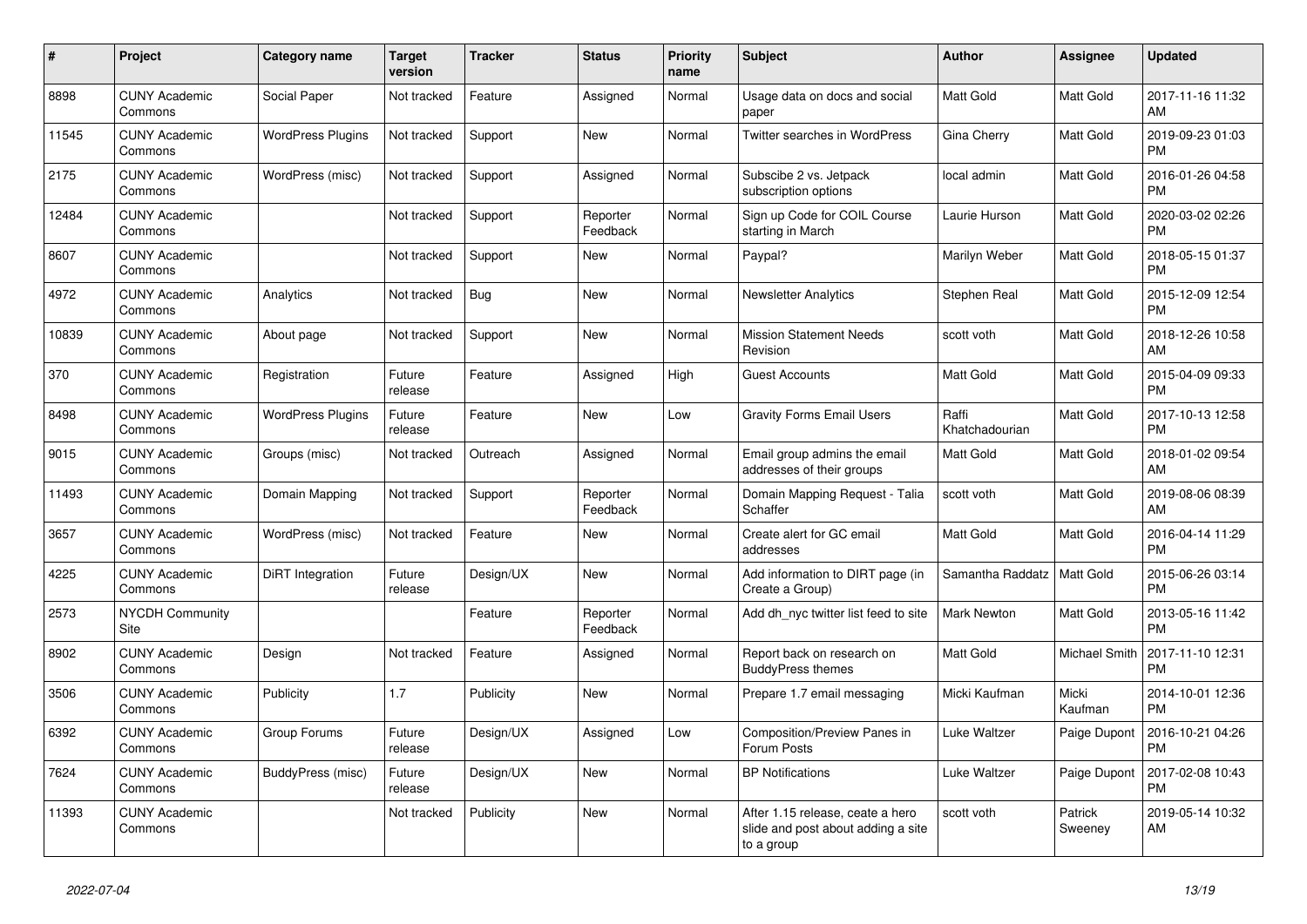| #     | <b>Project</b>                  | Category name              | <b>Target</b><br>version | <b>Tracker</b> | <b>Status</b>        | Priority<br>name | <b>Subject</b>                                                               | <b>Author</b>           | Assignee       | <b>Updated</b>                |
|-------|---------------------------------|----------------------------|--------------------------|----------------|----------------------|------------------|------------------------------------------------------------------------------|-------------------------|----------------|-------------------------------|
| 6644  | <b>CUNY Academic</b><br>Commons |                            | Not tracked              | <b>Bug</b>     | Reporter<br>Feedback | High             | White Screen at Login Pge                                                    | Luke Waltzer            | Raymond<br>Hoh | 2016-11-21 10:34<br><b>PM</b> |
| 1192  | <b>CUNY Academic</b><br>Commons | <b>Group Files</b>         | Future<br>release        | Feature        | Assigned             | Low              | When posting group files, allow<br>users to add a category without<br>saving | <b>Matt Gold</b>        | Raymond<br>Hoh | 2015-11-09 05:53<br><b>PM</b> |
| 16177 | <b>CUNY Academic</b><br>Commons | Reply By Email             |                          | <b>Bug</b>     | <b>New</b>           | Normal           | Switch to Inbound mode for RBE                                               | Raymond Hoh             | Raymond<br>Hoh | 2022-05-30 04:32<br><b>PM</b> |
| 16245 | <b>CUNY Academic</b><br>Commons | WordPress (misc)           |                          | <b>Bug</b>     | Reporter<br>Feedback | Normal           | Save Button missing on<br>WordPress Profile page                             | scott voth              | Raymond<br>Hoh | 2022-06-16 03:09<br><b>PM</b> |
| 16319 | <b>CUNY Academic</b><br>Commons | <b>WordPress Plugins</b>   | 2.0.3                    | Bug            | New                  | Normal           | <b>Request for Events Calendar Pro</b><br>5.14.2 update                      | Raymond Hoh             | Raymond<br>Hoh | 2022-07-01 04:16<br><b>PM</b> |
| 5282  | <b>CUNY Academic</b><br>Commons | Social Paper               | Future<br>release        | Bug            | <b>New</b>           | Normal           | Replying via email directs to paper<br>but not individual comment.           | Marilyn Weber           | Raymond<br>Hoh | 2016-03-02 01:48<br><b>PM</b> |
| 3577  | <b>CUNY Academic</b><br>Commons | My Commons                 | Future<br>release        | Design/UX      | Assigned             | Normal           | Replies to items in My Commons                                               | <b>Matt Gold</b>        | Raymond<br>Hoh | 2015-04-09 05:19<br><b>PM</b> |
| 4388  | <b>CUNY Academic</b><br>Commons | WordPress (misc)           | Future<br>release        | Bug            | Assigned             | Normal           | Repeated request for<br>authentication.                                      | Alice.Lynn<br>McMichael | Raymond<br>Hoh | 2015-08-11 07:35<br><b>PM</b> |
| 16110 | <b>CUNY Academic</b><br>Commons |                            |                          | Support        | Reporter<br>Feedback | Normal           | remove Creative Commons<br>license from pages?                               | Marilyn Weber           | Raymond<br>Hoh | 2022-05-17 06:11<br><b>PM</b> |
| 3369  | <b>CUNY Academic</b><br>Commons | Reply By Email             | Not tracked              | Outreach       | Hold                 | Normal           | Release reply by email to WP<br>plugin directory                             | <b>Matt Gold</b>        | Raymond<br>Hoh | 2016-03-01 12:46<br><b>PM</b> |
| 8991  | <b>CUNY Academic</b><br>Commons | Reply By Email             | Not tracked              | Bug            | Hold                 | Normal           | RBE duplicate email message<br>issue                                         | <b>Matt Gold</b>        | Raymond<br>Hoh | 2018-02-18 08:53<br><b>PM</b> |
| 9060  | <b>CUNY Academic</b><br>Commons | Commons In A Box           | Not tracked              | Bug            | Hold                 | Normal           | Problems with CBox image library<br>upload                                   | Lisa Rhody              | Raymond<br>Hoh | 2018-01-10 03:26<br><b>PM</b> |
| 13286 | <b>CUNY Academic</b><br>Commons |                            | Not tracked              | Support        | <b>New</b>           | Normal           | problem connecting with<br>WordPress app                                     | Marilyn Weber           | Raymond<br>Hoh | 2020-09-08 11:16<br>AM        |
| 10659 | <b>CUNY Academic</b><br>Commons | Group Forums               | Future<br>release        | Feature        | Assigned             | Normal           | Post to multiple groups via email                                            | <b>Matt Gold</b>        | Raymond<br>Hoh | 2018-11-15 12:54<br>AM        |
| 11971 | <b>CUNY Academic</b><br>Commons | <b>Email Notifications</b> | Future<br>release        | Bug            | Reporter<br>Feedback | Low              | Pictures obscured in emailed post<br>notifications                           | Marilyn Weber           | Raymond<br>Hoh | 2019-11-21 01:14<br><b>PM</b> |
| 8976  | <b>CUNY Academic</b><br>Commons | Reply By Email             | Not tracked              | Feature        | Assigned             | Normal           | Package RBE new topics posting?                                              | l Matt Gold             | Raymond<br>Hoh | 2017-12-04 02:34<br><b>PM</b> |
| 12004 | <b>CUNY Academic</b><br>Commons |                            | Not tracked              | Support        | Reporter<br>Feedback | Normal           | Notifications for spam blog<br>comments                                      | Gina Cherry             | Raymond<br>Hoh | 2019-11-01 12:05<br><b>PM</b> |
| 10262 | <b>CUNY Academic</b><br>Commons |                            | Not tracked              | Bug            | Reporter<br>Feedback | Normal           | Newsletter Plugin: Broken Image<br>at Bottom of All Newsletters              | Mark Webb               | Raymond<br>Hoh | 2018-08-30 05:17<br><b>PM</b> |
| 4535  | <b>CUNY Academic</b><br>Commons | My Commons                 | Future<br>release        | Bug            | <b>New</b>           | Low              | My Commons filter issue                                                      | scott voth              | Raymond<br>Hoh | 2015-09-01 11:17<br>AM        |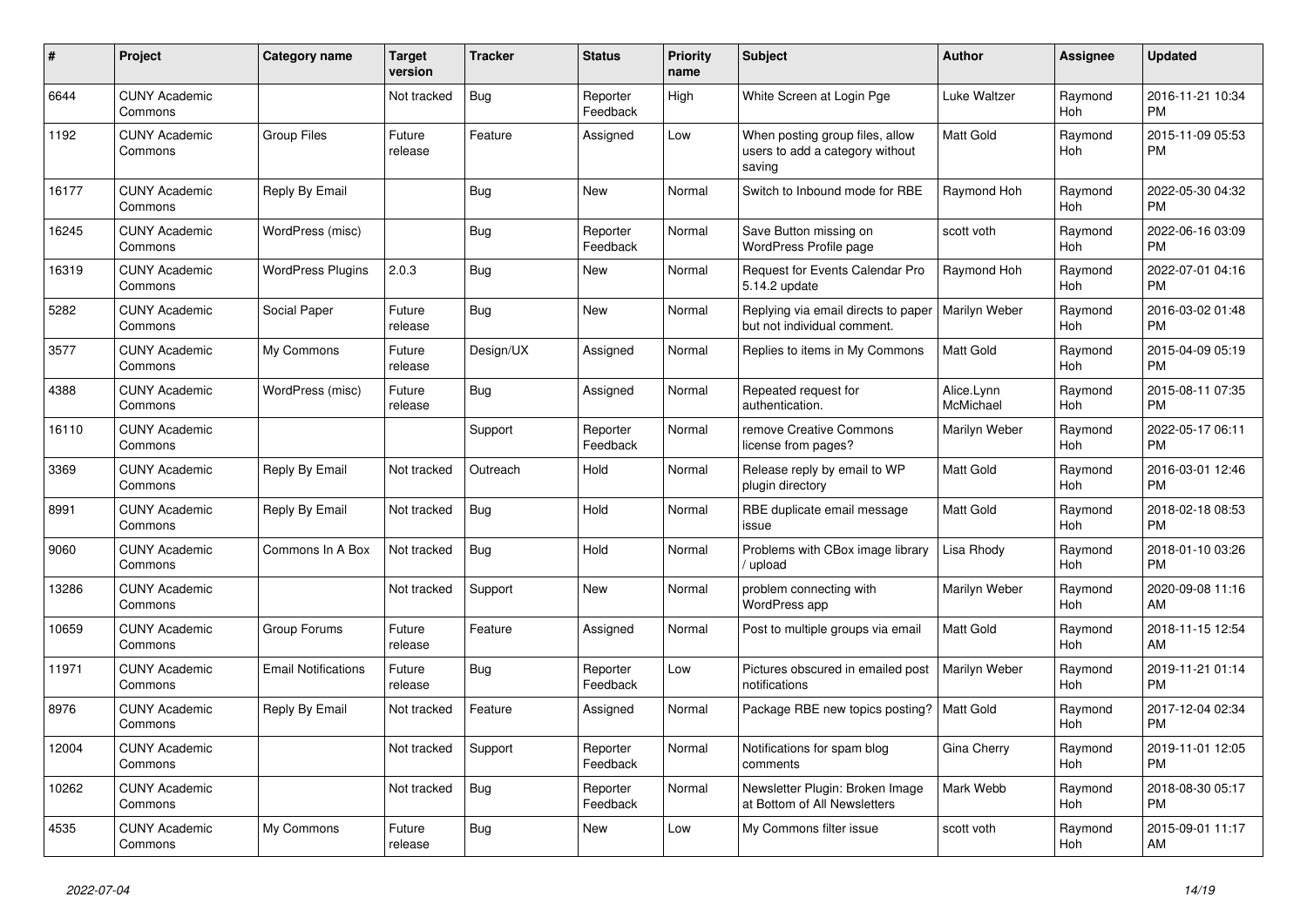| #     | Project                         | <b>Category name</b>       | <b>Target</b><br>version | <b>Tracker</b> | <b>Status</b>        | <b>Priority</b><br>name | <b>Subject</b>                                                                | <b>Author</b>    | Assignee       | <b>Updated</b>                |
|-------|---------------------------------|----------------------------|--------------------------|----------------|----------------------|-------------------------|-------------------------------------------------------------------------------|------------------|----------------|-------------------------------|
| 3517  | <b>CUNY Academic</b><br>Commons | My Commons                 | Future<br>release        | Feature        | Assigned             | Normal                  | Mute/Unmute My Commons<br>updates                                             | <b>Matt Gold</b> | Raymond<br>Hoh | 2015-11-09 01:19<br><b>PM</b> |
| 8992  | <b>NYCDH Community</b><br>Site  |                            |                          | Bug            | Assigned             | Normal                  | Multiple RBE error reports                                                    | <b>Matt Gold</b> | Raymond<br>Hoh | 2017-12-11 05:43<br><b>PM</b> |
| 6995  | <b>CUNY Academic</b><br>Commons | Home Page                  | Not tracked              | Bug            | Assigned             | Normal                  | member filter on homepage not<br>working                                      | <b>Matt Gold</b> | Raymond<br>Hoh | 2016-12-11 09:46<br><b>PM</b> |
| 14496 | <b>CUNY Academic</b><br>Commons | Domain Mapping             | Future<br>release        | Bug            | <b>New</b>           | Normal                  | Mapped domain SSO uses<br>third-party cookies                                 | Raymond Hoh      | Raymond<br>Hoh | 2021-05-24 04:03<br><b>PM</b> |
| 7115  | <b>CUNY Academic</b><br>Commons | Groups (misc)              | Future<br>release        | Feature        | Reporter<br>Feedback | Normal                  | make licensing info clear during<br>group creation                            | <b>Matt Gold</b> | Raymond<br>Hoh | 2020-12-08 11:32<br>AM        |
| 3536  | <b>CUNY Academic</b><br>Commons | My Commons                 | Future<br>release        | Feature        | Assigned             | Normal                  | Infinite Scroll on My Commons<br>page                                         | <b>Matt Gold</b> | Raymond<br>Hoh | 2015-04-13 04:42<br><b>PM</b> |
| 13358 | <b>CUNY Academic</b><br>Commons | Group Forums               | Future<br>release        | Feature        | <b>New</b>           | Normal                  | Improved UI for group forum<br>threading settings                             | Boone Gorges     | Raymond<br>Hoh | 2021-11-19 12:27<br><b>PM</b> |
| 13457 | <b>CUNY Academic</b><br>Commons | Group Forums               | 2.0.3                    | Bug            | <b>New</b>           | High                    | Forum post not sending<br>notifications                                       | Filipa Calado    | Raymond<br>Hoh | 2022-06-29 11:32<br>AM        |
| 7928  | <b>CUNY Academic</b><br>Commons | Group Forums               | Not tracked              | <b>Bug</b>     | <b>New</b>           | Normal                  | Duplicate Forum post                                                          | Luke Waltzer     | Raymond<br>Hoh | 2017-04-11 09:27<br><b>PM</b> |
| 3662  | <b>CUNY Academic</b><br>Commons | <b>SEO</b>                 | Future<br>release        | Feature        | Assigned             | Normal                  | Duplicate Content/SEO/Google<br>issues                                        | <b>Matt Gold</b> | Raymond<br>Hoh | 2015-04-13 04:37<br><b>PM</b> |
| 5691  | <b>CUNY Academic</b><br>Commons | Blogs (BuddyPress)         | Future<br>release        | Bug            | Assigned             | High                    | Differing numbers on Sites display                                            | Matt Gold        | Raymond<br>Hoh | 2016-06-13 01:37<br><b>PM</b> |
| 13430 | <b>CUNY Academic</b><br>Commons | Reply By Email             | Not tracked              | <b>Bug</b>     | <b>New</b>           | Normal                  | Delay in RBE                                                                  | Luke Waltzer     | Raymond<br>Hoh | 2020-10-13 11:16<br><b>AM</b> |
| 333   | <b>CUNY Academic</b><br>Commons | <b>Email Notifications</b> | Future<br>release        | Feature        | Assigned             | Low                     | Delay Forum Notification Email<br>Delivery Until After Editing Period<br>Ends | <b>Matt Gold</b> | Raymond<br>Hoh | 2015-11-09 06:01<br><b>PM</b> |
| 3192  | <b>CUNY Academic</b><br>Commons | Group Forums               | Future<br>release        | Feature        | Assigned             | Normal                  | Customizable forum views for<br>bbPress 2.x group forums                      | Boone Gorges     | Raymond<br>Hoh | 2015-11-09 12:47<br><b>PM</b> |
| 13946 | <b>CUNY Academic</b><br>Commons | <b>WordPress Plugins</b>   | 2.1.0                    | Support        | Assigned             | Normal                  | Custom Embed handler For<br>OneDrive files                                    | scott voth       | Raymond<br>Hoh | 2022-05-26 10:46<br>AM        |
| 13328 | <b>CUNY Academic</b><br>Commons | Group Forums               | Not tracked              | Bug            | Reporter<br>Feedback | Normal                  | cross-posting in two related<br>groups                                        | Marilyn Weber    | Raymond<br>Hoh | 2020-09-15 10:39<br><b>PM</b> |
| 11149 | <b>CUNY Academic</b><br>Commons |                            | Not tracked              | Support        | Reporter<br>Feedback | Normal                  | comments getting blocked                                                      | Marilyn Weber    | Raymond<br>Hoh | 2019-03-26 11:40<br>AM        |
| 9346  | <b>CUNY Academic</b><br>Commons | WordPress (misc)           | Not tracked              | Bug            | <b>New</b>           | Normal                  | Clone cetls.bmcc.cuny.edu for<br>development                                  | Owen Roberts     | Raymond<br>Hoh | 2018-03-06 05:35<br><b>PM</b> |
| 14994 | <b>CUNY Academic</b><br>Commons | cdev.gc.cuny.edu           | Not tracked              | Support        | In Progress          | Normal                  | Clear Cache on CDEV                                                           | scott voth       | Raymond<br>Hoh | 2021-12-07 03:51<br><b>PM</b> |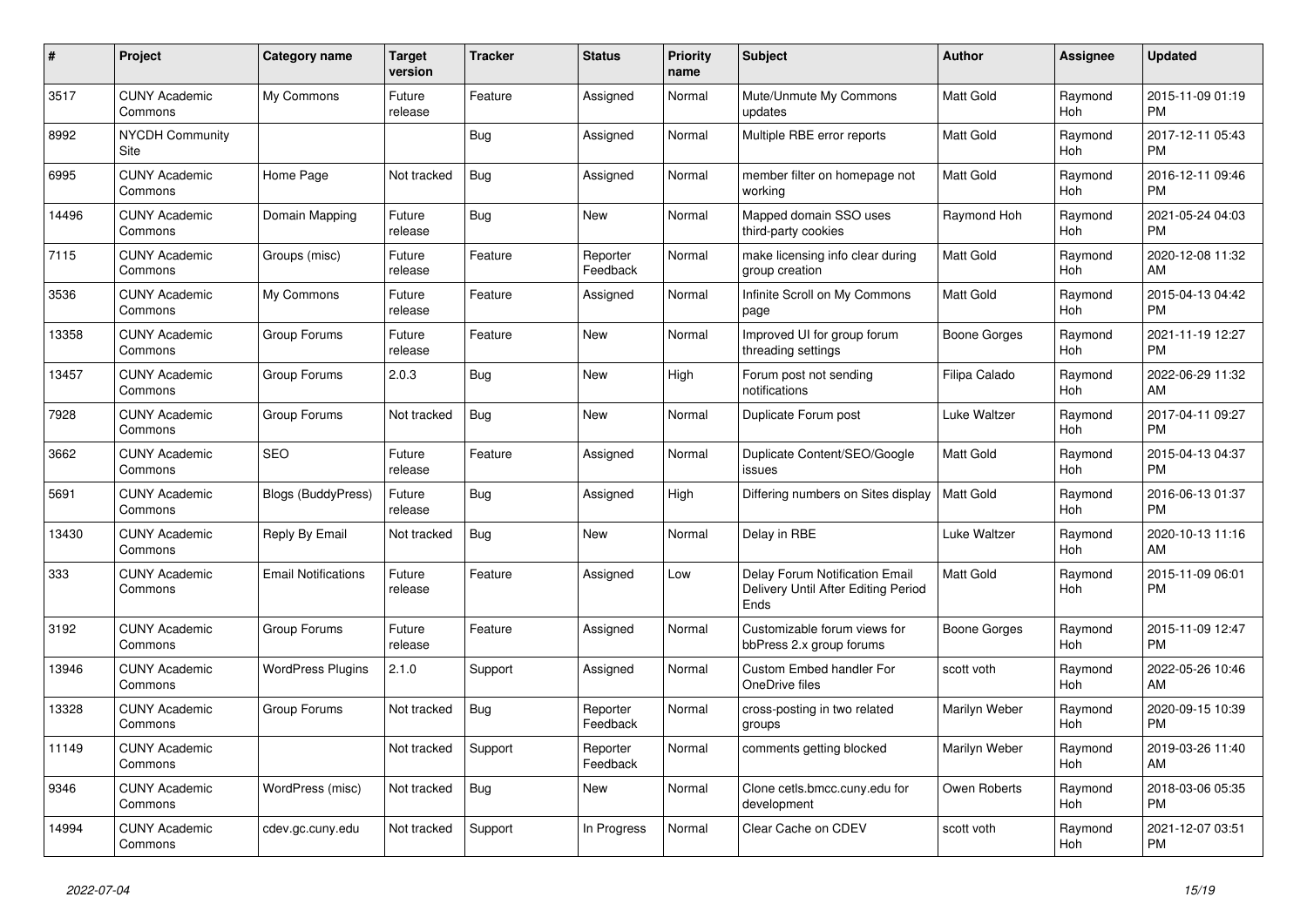| #     | Project                         | <b>Category name</b>     | <b>Target</b><br>version | <b>Tracker</b> | <b>Status</b>        | Priority<br>name | <b>Subject</b>                                                   | <b>Author</b>           | <b>Assignee</b>     | <b>Updated</b>                |
|-------|---------------------------------|--------------------------|--------------------------|----------------|----------------------|------------------|------------------------------------------------------------------|-------------------------|---------------------|-------------------------------|
| 11624 | <b>CUNY Academic</b><br>Commons | WordPress (misc)         | Not tracked              | Support        | <b>New</b>           | Normal           | Change pages into posts or swap<br>database for a Commons site?  | Stephen Klein           | Raymond<br>Hoh      | 2019-07-09 11:04<br>AM        |
| 11649 | <b>CUNY Academic</b><br>Commons | <b>WordPress Plugins</b> | 2.0.3                    | Bug            | In Progress          | Normal           | CC license displayed on every<br>page                            | Gina Cherry             | Raymond<br>Hoh      | 2022-06-29 11:32<br>AM        |
| 15516 | <b>CUNY Academic</b><br>Commons | <b>WordPress Plugins</b> |                          | Bug            | Reporter<br>Feedback | Normal           | Can't publish or save draft of post<br>on wordpress.com          | Raffi<br>Khatchadourian | Raymond<br>Hoh      | 2022-03-02 05:52<br><b>PM</b> |
| 6749  | <b>CUNY Academic</b><br>Commons | Events                   | Future<br>release        | Bug            | New                  | Low              | BPEO iCal request can trigger<br>very large number of DB queries | Boone Gorges            | Raymond<br>Hoh      | 2016-11-15 10:09<br><b>PM</b> |
| 11243 | <b>CUNY Academic</b><br>Commons | BuddyPress (misc)        | Future<br>release        | <b>Bug</b>     | <b>New</b>           | Normal           | Audit bp-custom.php                                              | Raymond Hoh             | Raymond<br>Hoh      | 2022-04-26 11:59<br>AM        |
| 5016  | <b>CUNY Academic</b><br>Commons | Events                   | Future<br>release        | Feature        | Assigned             | Low              | Allow comments to be posted on<br>events                         | <b>Matt Gold</b>        | Raymond<br>Hoh      | 2019-03-01 02:23<br><b>PM</b> |
| 2574  | <b>NYCDH Community</b><br>Site  |                          |                          | Feature        | Assigned             | Normal           | Add Way to Upload Files to<br>Groups                             | Mark Newton             | Raymond<br>Hoh      | 2013-05-18 07:46<br><b>PM</b> |
| 2571  | <b>NYCDH Community</b><br>Site  |                          |                          | Feature        | Assigned             | Normal           | Add Google custom search box to<br>homepage                      | <b>Mark Newton</b>      | Raymond<br>Hoh      | 2013-05-18 07:49<br><b>PM</b> |
| 3492  | <b>CUNY Academic</b><br>Commons | <b>WordPress Themes</b>  | Future<br>release        | Support        | Assigned             | Normal           | Add CBOX theme to the<br>Commons                                 | scott voth              | Raymond<br>Hoh      | 2014-10-08 05:55<br><b>PM</b> |
| 3939  | <b>CUNY Academic</b><br>Commons | <b>WordPress Plugins</b> | Future<br>release        | Bug            | Hold                 | Normal           | Activity stream support for<br>Co-Authors Plus plugin            | Raymond Hoh             | Raymond<br>Hoh      | 2015-11-09 06:13<br><b>PM</b> |
| 9729  | <b>CUNY Academic</b><br>Commons | <b>SEO</b>               | Not tracked              | Support        | New                  | Normal           | 503 Errors showing on<br>newlaborforum.cuny.edu                  | Diane Krauthamer        | Raymond<br>Hoh      | 2018-05-22 04:48<br><b>PM</b> |
| 14983 | <b>CUNY Academic</b><br>Commons | WordPress (misc)         | Not tracked              | Support        | Reporter<br>Feedback | Normal           | "Read More" tag not working                                      | Rebecca Krisel          | Raymond<br>Hoh      | 2021-11-23 01:17<br><b>PM</b> |
| 6671  | <b>CUNY Academic</b><br>Commons | Reply By Email           | Not tracked              | Bug            | Assigned             | Normal           | "Post too often" RBE error<br>message                            | Matt Gold               | Raymond<br>Hoh      | 2016-11-11 09:55<br>AM        |
| 12741 | <b>CUNY Academic</b><br>Commons | <b>WordPress Plugins</b> | Not tracked              | Support        | Reporter<br>Feedback | Normal           | <b>Tableau Public Viz Block</b>                                  | Marilyn Weber           | Raymond<br>Hoh      | 2020-05-12 11:00<br>AM        |
| 497   | <b>CUNY Academic</b><br>Commons | <b>WordPress Plugins</b> | Future<br>release        | Feature        | Assigned             | Normal           | Drag and Drop Ordering on<br><b>Gallery Post Plugin</b>          | Matt Gold               | Ron Rennick         | 2015-11-09 06:18<br><b>PM</b> |
| 4027  | <b>CUNY Academic</b><br>Commons | Commons In A Box         | Not tracked              | Design/UX      | Assigned             | Normal           | Usability review of CBOX update<br>procedures                    | <b>Matt Gold</b>        | Samantha<br>Raddatz | 2015-05-11 06:36<br><b>PM</b> |
| 5298  | <b>CUNY Academic</b><br>Commons |                          | Not tracked              | Publicity      | New                  | Normal           | Survey Pop-Up Text                                               | Samantha Raddatz        | Samantha<br>Raddatz | 2016-03-22 12:27<br><b>PM</b> |
| 4661  | <b>CUNY Academic</b><br>Commons | User Experience          | Future<br>release        | Bug            | Assigned             | Normal           | <b>Simplify Events text</b>                                      | <b>Matt Gold</b>        | Samantha<br>Raddatz | 2015-10-02 09:06<br><b>PM</b> |
| 5053  | <b>CUNY Academic</b><br>Commons | Social Paper             | Future<br>release        | Feature        | <b>New</b>           | Low              | Scrollable menu to add readers<br>(SP suggestion #4)             | Marilyn Weber           | Samantha<br>Raddatz | 2016-04-21 05:21<br><b>PM</b> |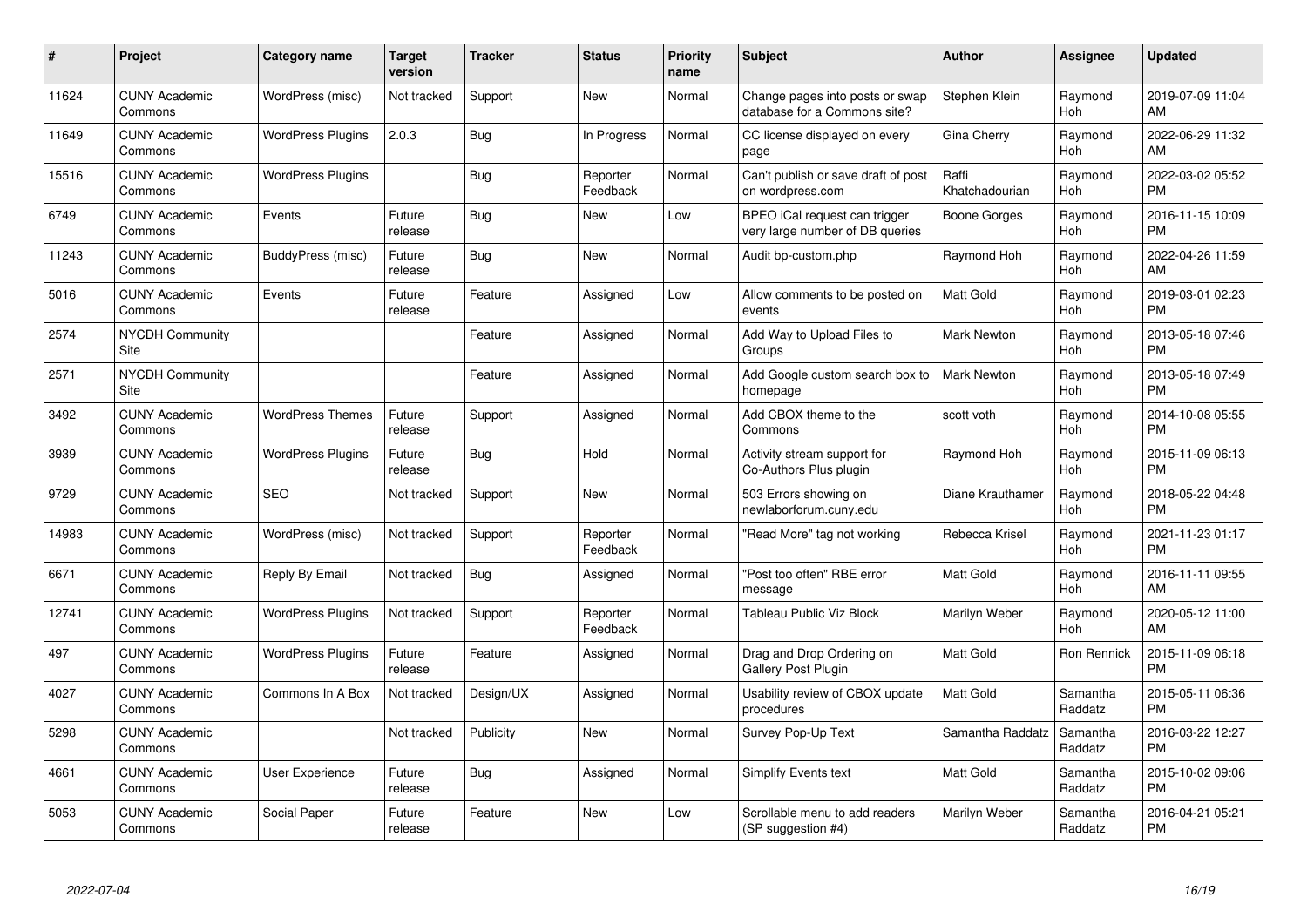| $\pmb{\#}$ | Project                         | <b>Category name</b>    | <b>Target</b><br>version | <b>Tracker</b> | <b>Status</b>        | <b>Priority</b><br>name | <b>Subject</b>                                                                                                                                        | <b>Author</b>           | <b>Assignee</b>     | <b>Updated</b>                |
|------------|---------------------------------|-------------------------|--------------------------|----------------|----------------------|-------------------------|-------------------------------------------------------------------------------------------------------------------------------------------------------|-------------------------|---------------------|-------------------------------|
| 1105       | <b>CUNY Academic</b><br>Commons | WordPress (misc)        | Future<br>release        | Feature        | Assigned             | Normal                  | Rephrase Blog Privacy Options                                                                                                                         | <b>Matt Gold</b>        | Samantha<br>Raddatz | 2015-11-09 06:19<br><b>PM</b> |
| 653        | <b>CUNY Academic</b><br>Commons | Group Blogs             | Future<br>release        | Feature        | Assigned             | Normal                  | Redesign Integration of Groups<br>and Blogs                                                                                                           | Matt Gold               | Samantha<br>Raddatz | 2015-11-09 05:40<br><b>PM</b> |
| 4622       | <b>CUNY Academic</b><br>Commons | <b>Public Portfolio</b> | Future<br>release        | Design/UX      | New                  | Normal                  | <b>Profile Visibility Settings</b>                                                                                                                    | Samantha Raddatz        | Samantha<br>Raddatz | 2015-09-21 12:18<br><b>PM</b> |
| 4986       | <b>CUNY Academic</b><br>Commons | ZenDesk                 | Not tracked              | Support        | Assigned             | Normal                  | Prepare documentation for<br>Zendesk re web widget                                                                                                    | Matt Gold               | Samantha<br>Raddatz | 2016-02-25 03:09<br><b>PM</b> |
| 5225       | <b>CUNY Academic</b><br>Commons | Registration            | Future<br>release        | Feature        | Assigned             | Normal                  | On-boarding Issues                                                                                                                                    | Luke Waltzer            | Samantha<br>Raddatz | 2016-02-12 02:58<br><b>PM</b> |
| 5317       | <b>CUNY Academic</b><br>Commons | Group Blogs             | Not tracked              | Bug            | Reporter<br>Feedback | Normal                  | Notifications of New Post Didn't<br>Come                                                                                                              | Luke Waltzer            | Samantha<br>Raddatz | 2016-03-21 10:41<br><b>PM</b> |
| 5050       | <b>CUNY Academic</b><br>Commons | Social Paper            | Future<br>release        | Feature        | New                  | Low                     | Making comments visible in SP<br>editing mode (SP suggestion #1)                                                                                      | Marilyn Weber           | Samantha<br>Raddatz | 2019-09-17 11:10<br><b>PM</b> |
| 1456       | <b>CUNY Academic</b><br>Commons | Group Invitations       | Future<br>release        | Feature        | Reporter<br>Feedback | Low                     | Invite to Group Button from Profile<br>Field                                                                                                          | <b>Matt Gold</b>        | Samantha<br>Raddatz | 2015-11-09 05:59<br><b>PM</b> |
| 308        | <b>CUNY Academic</b><br>Commons | Registration            | Future<br>release        | Feature        | <b>New</b>           | Normal                  | Group recommendations for<br>signup process                                                                                                           | Boone Gorges            | Samantha<br>Raddatz | 2015-11-09 05:07<br><b>PM</b> |
| 5397       | <b>CUNY Academic</b><br>Commons | Social Paper            | Future<br>release        | Feature        | <b>New</b>           | Normal                  | frustrating to have to<br>enable/disable in SP                                                                                                        | Marilyn Weber           | Samantha<br>Raddatz | 2016-04-20 03:39<br><b>PM</b> |
| 310        | <b>CUNY Academic</b><br>Commons | BuddyPress (misc)       | Future<br>release        | Feature        | Assigned             | Low                     | <b>Friend Request Email</b>                                                                                                                           | Matt Gold               | Samantha<br>Raddatz | 2015-11-09 05:08<br><b>PM</b> |
| 3458       | <b>CUNY Academic</b><br>Commons | Groups (misc)           | Future<br>release        | Feature        | Assigned             | Normal                  | Filter Members of Group by<br>Campus                                                                                                                  | Michael Smith           | Samantha<br>Raddatz | 2014-09-26 08:32<br><b>PM</b> |
| 4235       | <b>CUNY Academic</b><br>Commons |                         | Not tracked              | Design/UX      | Assigned             | Normal                  | Explore user experience around<br>comments on forum topics vs docs                                                                                    | <b>Matt Gold</b>        | Samantha<br>Raddatz | 2015-07-21 10:23<br>AM        |
| 4253       | <b>CUNY Academic</b><br>Commons | <b>Public Portfolio</b> | Future<br>release        | Design/UX      | New                  | Normal                  | Encourage users to add portfolio<br>content                                                                                                           | Samantha Raddatz        | Samantha<br>Raddatz | 2015-07-07 11:32<br>AM        |
| 5183       | <b>CUNY Academic</b><br>Commons | Social Paper            | Future<br>release        | Design/UX      | <b>New</b>           | Normal                  | Creating a new paper when<br>viewing an existing paper                                                                                                | Raffi<br>Khatchadourian | Samantha<br>Raddatz | 2016-02-02 12:09<br><b>PM</b> |
| 3473       | <b>CUNY Academic</b><br>Commons | User Experience         | Future<br>release        | Feature        | Assigned             | Normal                  | Commons profile: Add help info<br>about "Positions" replacing "title"                                                                                 | Keith Miyake            | Samantha<br>Raddatz | 2015-11-09 02:28<br><b>PM</b> |
| 4404       | <b>CUNY Academic</b><br>Commons | <b>Public Portfolio</b> | Future<br>release        | Design/UX      | Assigned             | Normal                  | Change color of permissions info<br>on portfolio editing interface                                                                                    | Matt Gold               | Samantha<br>Raddatz | 2015-08-11 05:28<br><b>PM</b> |
| 5058       | <b>CUNY Academic</b><br>Commons | Social Paper            | Future<br>release        | Feature        | New                  | Low                     | Can there be a clearer signal that<br>even when comments have<br>already been made you add<br>comments by clicking on the side?<br>(SP suggestion #5) | Marilyn Weber           | Samantha<br>Raddatz | 2016-02-11 10:24<br><b>PM</b> |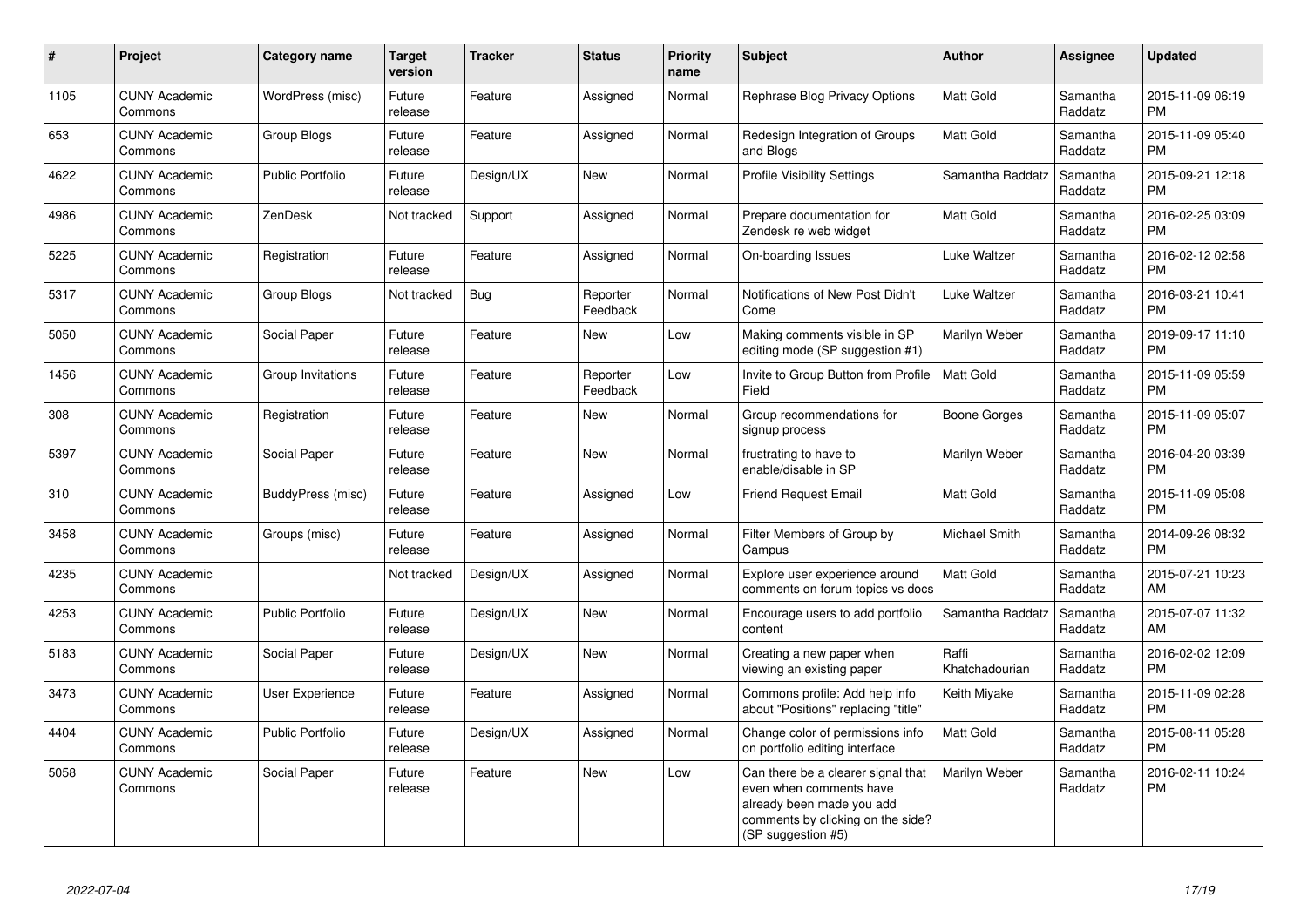| #     | Project                         | <b>Category name</b>        | <b>Target</b><br>version | <b>Tracker</b> | <b>Status</b>        | <b>Priority</b><br>name | <b>Subject</b>                                                                                                                               | Author                 | Assignee            | <b>Updated</b>                |
|-------|---------------------------------|-----------------------------|--------------------------|----------------|----------------------|-------------------------|----------------------------------------------------------------------------------------------------------------------------------------------|------------------------|---------------------|-------------------------------|
| 4226  | <b>CUNY Academic</b><br>Commons | <b>BuddyPress Docs</b>      | Future<br>release        | Design/UX      | New                  | Normal                  | Add option to connect a Doc with<br>a Group                                                                                                  | Samantha Raddatz       | Samantha<br>Raddatz | 2015-09-09 04:08<br><b>PM</b> |
| 4221  | <b>CUNY Academic</b><br>Commons | Group Forums                | Future<br>release        | Design/UX      | Assigned             | Normal                  | Add 'Number of Posts' display<br>option to Forum page                                                                                        | Samantha Raddatz       | Samantha<br>Raddatz | 2015-06-26 02:21<br><b>PM</b> |
| 481   | <b>CUNY Academic</b><br>Commons | Groups (misc)               | Future<br>release        | Feature        | Assigned             | Normal                  | ability to archive inactive groups<br>and blogs                                                                                              | Michael Mandiberg      | Samantha<br>Raddatz | 2015-11-09 05:56<br><b>PM</b> |
| 10580 | <b>CUNY Academic</b><br>Commons | Information<br>Architecture | Future<br>release        | Design/UX      | New                  | Normal                  | Primary nav item review                                                                                                                      | Boone Gorges           | Sara Cannon         | 2022-06-28 01:29<br><b>PM</b> |
| 10439 | <b>CUNY Academic</b><br>Commons | Design                      | 2.1.0                    | Design/UX      | New                  | Normal                  | Create Style Guide for Commons                                                                                                               | Sonja Leix             | Sara Cannon         | 2022-06-28 01:43<br><b>PM</b> |
| 3511  | <b>CUNY Academic</b><br>Commons | Publicity                   | 1.7                      | Publicity      | Assigned             | Normal                  | Social media for 1.7                                                                                                                         | Micki Kaufman          | Sarah<br>Morgano    | 2014-10-14 03:32<br><b>PM</b> |
| 5826  | <b>CUNY Academic</b><br>Commons | <b>WordPress Plugins</b>    | Future<br>release        | Support        | Reporter<br>Feedback | Normal                  | Remove Subscription Options<br>plugin from directory                                                                                         | Sarah Morgano          | Sarah<br>Morgano    | 2016-10-21 04:14<br><b>PM</b> |
| 3510  | <b>CUNY Academic</b><br>Commons | Publicity                   | 1.7                      | Publicity      | Assigned             | Normal                  | Post on the News Blog re: 'My<br>Commons'                                                                                                    | Micki Kaufman          | Sarah<br>Morgano    | 2014-10-15 11:18<br>AM        |
| 2612  | <b>CUNY Academic</b><br>Commons |                             | Not tracked              | Publicity      | Assigned             | Normal                  | Pinterest site for the Commons                                                                                                               | local admin            | Sarah<br>Morgano    | 2016-03-04 11:19<br>AM        |
| 12247 | <b>CUNY Academic</b><br>Commons | Publicity                   | Not tracked              | Support        | New                  | Normal                  | <b>Screenshot of First Commons</b><br>Homepage                                                                                               | scott voth             | scott voth          | 2020-01-14 12:08<br><b>PM</b> |
| 3524  | <b>CUNY Academic</b><br>Commons | Documentation               | Not tracked              | Documentation  | Assigned             | Normal                  | Post describing all you can do<br>when starting up a new blog/group                                                                          | <b>Matt Gold</b>       | scott voth          | 2014-10-04 12:56<br><b>PM</b> |
| 11883 | <b>CUNY Academic</b><br>Commons | Help/Codex                  | Not tracked              | Support        | New                  | Normal                  | Need Embedding Help Page<br>Update (Tableau)                                                                                                 | Anthony Wheeler        | scott voth          | 2019-09-24 08:49<br>AM        |
| 3565  | <b>CUNY Academic</b><br>Commons | My Commons                  | Not tracked              | Documentation  | New                  | Normal                  | Load Newest inconsistencies                                                                                                                  | Chris Stein            | scott voth          | 2015-11-09 01:16<br><b>PM</b> |
| 9908  | <b>CUNY Academic</b><br>Commons |                             | Not tracked              | Feature        | New                  | Normal                  | Is it possible to send email<br>updates to users (or an email<br>address not on the list) for only a<br>single page AFTER being<br>prompted? | <b>Michael Shields</b> | scott voth          | 2018-06-11 01:34<br><b>PM</b> |
| 14787 | <b>CUNY Academic</b><br>Commons | Plugin Packages             | Future<br>release        | Feature        | New                  | Normal                  | Creating a "Design" plugin<br>package                                                                                                        | Laurie Hurson          | scott voth          | 2022-04-27 04:56<br><b>PM</b> |
| 636   | <b>CUNY Academic</b><br>Commons | WordPress (misc)            | Not tracked Support      |                | Assigned             | Normal                  | Create Lynda.com-like Table of<br><b>Contents for Prospective Tutorial</b><br>Screencasts                                                    | Matt Gold              | scott voth          | 2016-02-23 03:12<br><b>PM</b> |
| 6115  | <b>CUNY Academic</b><br>Commons | Publicity                   | Not tracked              | Feature        | Assigned             | Normal                  | create digital signage for GC                                                                                                                | Matt Gold              | scott voth          | 2016-10-11 10:09<br><b>PM</b> |
| 14394 | <b>CUNY Academic</b><br>Commons |                             | Not tracked              | Feature        | New                  | Normal                  | Commons News Site - redesign                                                                                                                 | scott voth             | scott voth          | 2021-09-14 10:46<br>AM        |